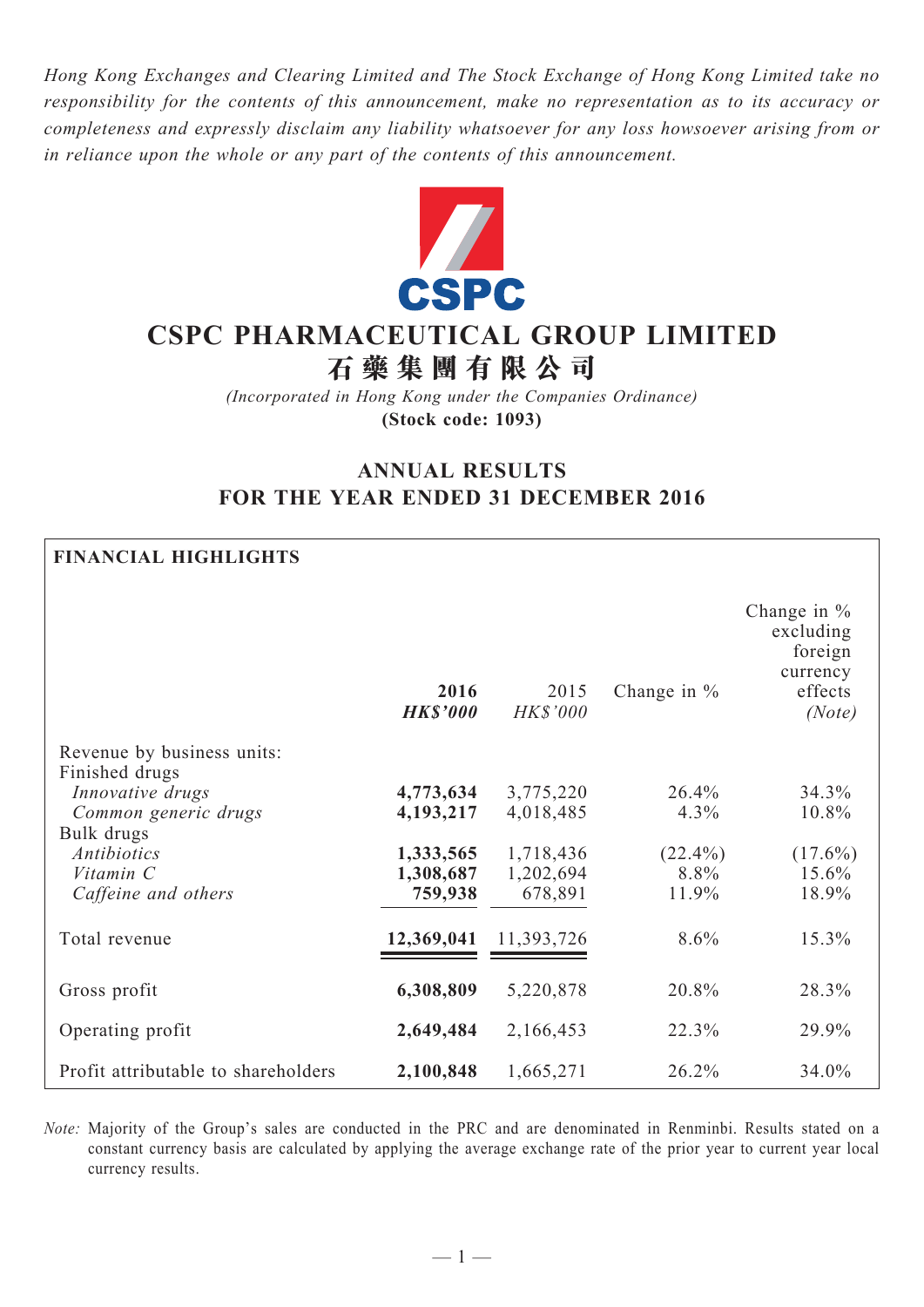### **Chairman's Statement**

### **INDUSTRY OUTLOOK**

During the "12th Five-Year Plan" period, the growth in pharmaceutical industry in China had gradually slowed down from high to moderate and has entered into a new norm. However, the Group has seen the existence of both opportunities and challenges. As a leading pharmaceutical enterprise in China, the Group has adapted to the healthcare reform by innovation and transformation. Business focus has been concentrated on developing high value-added new drugs, actively responding to market changes, exploring new businesses in the market and internationalisation of products and brand, with remarkable results achieved.

As we entered the "13th Five-Year Plan" period, the healthcare reform in China further deepened in 2016 with numerous policies introduced, involving drug manufacturing, drug distribution, quality supervision, drug usage and health insurance. Healthcare reform policies related to product quality bioequivalence evaluation and manufacture practice inspection are expected to gradually shift pharmaceutical production to large enterprises. Implementation of the two-invoice system, the change from business tax to value-added tax and the new GSP are expected to reshuffle the pharmaceutical distribution industry. Stringent usage restriction on antibiotic and inspection of product adverse reaction are expected to facilitate structural changes on end-users' drug usage. Moreover, the slow approval process for new drugs, policy tightening, tender price pressure and drug price negotiation have created a direct impact on the pharmaceutical industry. Under this challenging environment, pharmaceutical companies need to keep on seeking new business developments and growth drivers.

With the accelerating aging population, progress of urbanisation policy and increase in the people's income level in China, the demand for pharmaceutical products in China is expected to have a continuous increase. On top of that, factors such as deteriorating environmental pollution and unhealthy dietary habits have led to an increasing number of new cancer cases in China, with current number standing at about 3.5 million each year. As a result, the demand for effective treatment is growing year by year. In addition, the recent government policies on major innovative drugs have facilitated the development and market expansion of cancer drugs. With increasing concern for major and serious diseases, local provinces have also included more drugs for major and serious diseases in the medical reimbursement scope and supported the clinical use of domestic drugs in order to alleviate the burden of patients. Driven by these favorable factors, we expect the oncology drugs market in China will continue to maintain rapid growth in the future. Meanwhile, the increasing incidence of other senile diseases (such as cardio-cerebrovascular disease, senile dementia, diabetes, etc.) is also leading to a greater demand for medical treatment.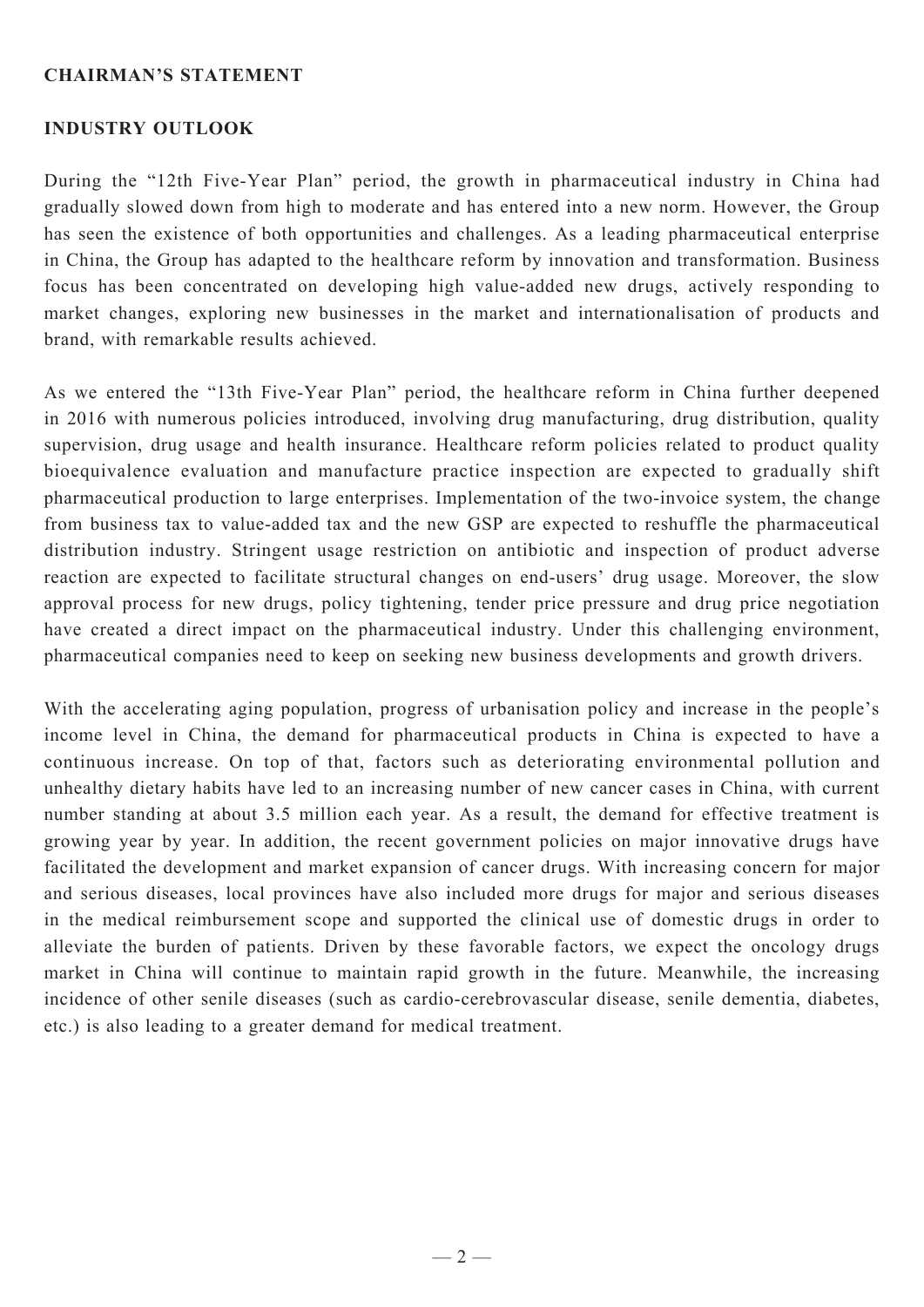In view of the massive size of population with the four major diseases mentioned above, the Group's "NBP", "Oulaining", "Xuanning", "Duomeisu", "Jinyouli", "Linmeixin" (glimepiride dispersible tablets) have huge market potential. On the other hand, the Group will also actively adapt to the policy direction towards tiered medical system and allocating more medical resources to the basictier market. The Group will make adjustments to its market strategy and step up the development of the basic-tier end-user market. With the revision of the national reimbursement drug list this year, the Group has 8 products newly included in the new national reimbursement drug list which will provide promising prospect on market expansion in the future.

### **BUSINESS OUTLOOK**

### **Finished Drug Business**

### *Innovative Drug Products*

In recent years, the market share of innovative drugs continues to expand with a rapid growth momentum, with the product brands gaining reputation in the market. With the release of the new national reimbursement drug list, changes in the provincial medical reimbursement standards and the implementation of the two-invoice system, innovative drugs will face new opportunities and challenges. The Group will follow closely on the policy changes in order to seize opportunities and respond timely to challenges. For the provincial tenders, the Group will strive to maintain a reasonable tender price, constantly expand the market potential and extend the product life cycle to ensure sustainable and rapid growth for its products. With regard to the two-invoice system, the Group will consolidate and merge the distribution channels to ensure a smooth transition for our innovative drugs in the distribution channels. In the meantime, the Group will further improve its existing expert network through professional academic-based promotion, thus enhancing the reputation of its innovative drugs in the domestic market and bringing the market influence of its innovative drugs to a new level.

### *Common Generic Drug Products*

The Group will seize the market opportunities provided by the new national healthcare reform, including the bioequivalence evaluation for generic drugs, medical reimbursement standards, tiered medical system and development of the basic-tier market. The Group will leverage the competitive edge of its product chain, quality control, brand value, channel structure and marketing team to expand its presence in the basic-tier medical market. In addition, the Group will gradually develop more generic drugs (including traditional Chinese medicines, pediatrics and gynecological drugs) which are in line with the government's direction, hoping to share the growth potential of the expanding basic-tier market. The Group will further cooperate with professional marketing teams to create pillar products with growth potential. It is expected that the common generic drug business will continue to have a stable growth in 2017.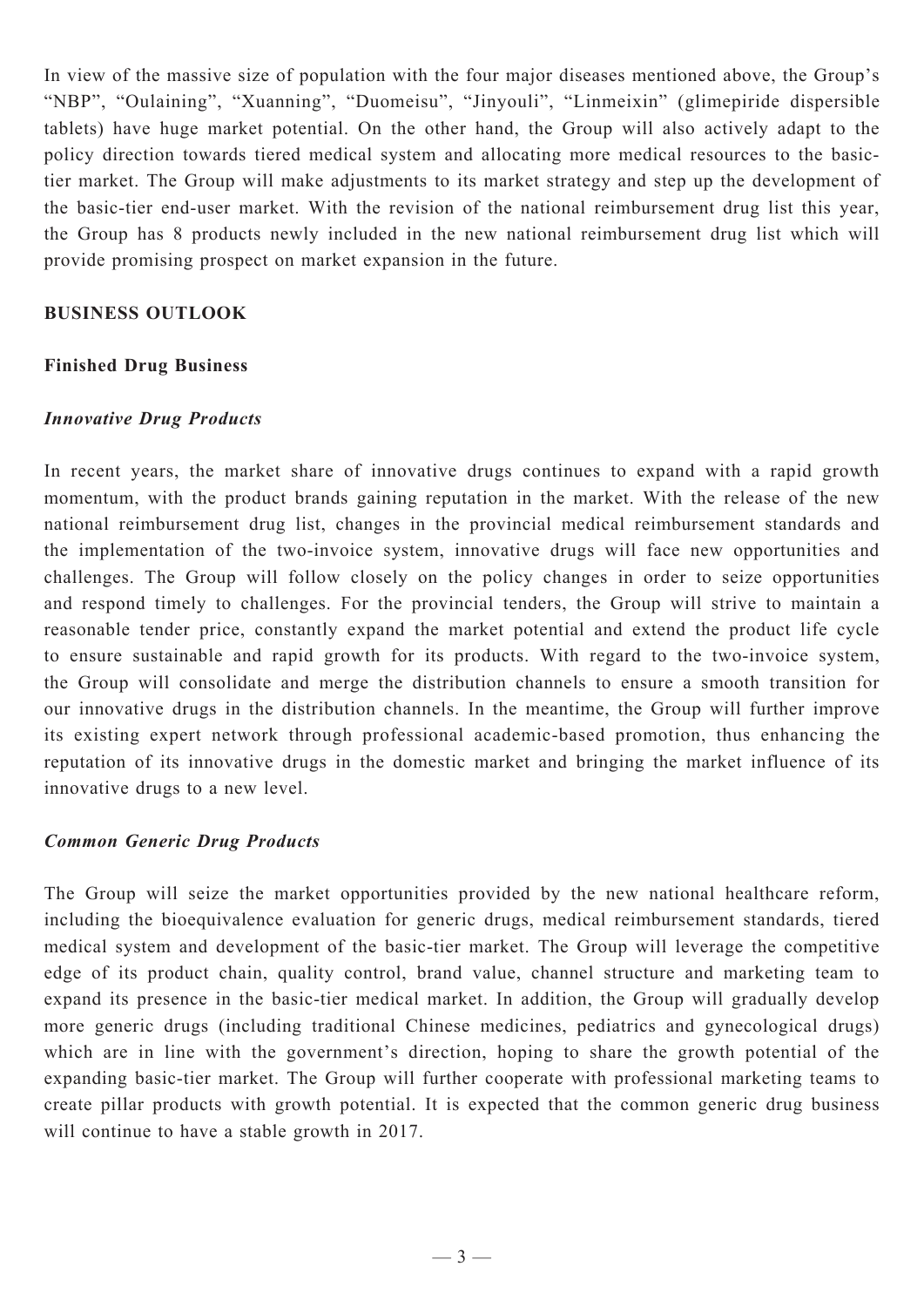### **Bulk Drug Business**

In respect of the bulk drug business, the Group will continue its efforts in technology upgrades, production costs reduction, high-end quality certification, product quality enhancement and market expansion in order to increase the profitability and maintain the leading position in the industry. The Group will continue to closely monitor changes in the market and timely adjust its operating strategies. After several years of intense competition, the vitamin C market has started to demonstrate an upward trend. With its leading position in the industry, the bulk drug business of the Group is expected to remain stable in 2017 with certain products having the likelihood of achieving higher growth.

> **CAI Dongchen** *Chairman*

Hong Kong, 20 March 2017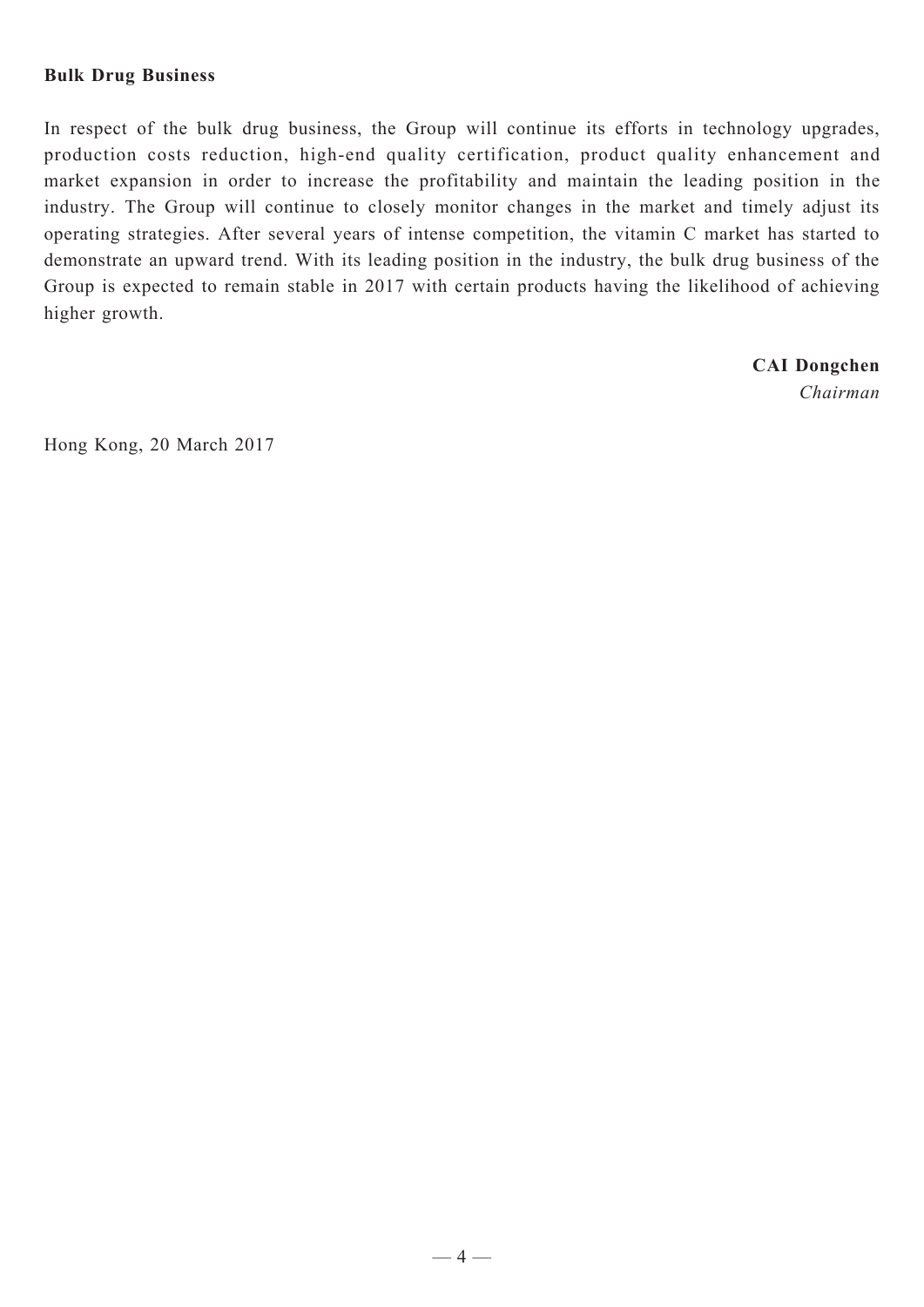## **RESULTS**

The Board of Directors of CSPC Pharmaceutical Group Limited (the "Company") is pleased to announce the audited consolidated results of the Company and its subsidiaries (the "Group") for the year ended 31 December 2016 as follows:

# **CONSOLIDATED STATEMENT OF profit or loss AND OTHER COMPREHENSIVE INCOME**

*For the year ended 31 December 2016*

|                                                                                                                | <b>Notes</b>                  | 2016<br><b>HK\$'000</b>                                         | 2015<br>HK\$'000                                               |
|----------------------------------------------------------------------------------------------------------------|-------------------------------|-----------------------------------------------------------------|----------------------------------------------------------------|
| Revenue<br>Cost of sales                                                                                       | $\overline{2}$                | 12,369,041<br>(6,060,232)                                       | 11,393,726<br>(6,172,848)                                      |
| Gross profit<br>Other income<br>Selling and distribution expenses<br>Administrative expenses<br>Other expenses |                               | 6,308,809<br>106,970<br>(2,788,160)<br>(553, 694)<br>(424, 441) | 5,220,878<br>86,561<br>(2,266,958)<br>(534, 881)<br>(339, 147) |
| Operating profit<br>Finance costs<br>Share of results of                                                       |                               | 2,649,484<br>(41, 711)                                          | 2,166,453<br>(56, 335)                                         |
| - an associate<br>— joint ventures<br>Loss on disposal of an associate                                         |                               | 27,559                                                          | 141<br>10,663<br>(8, 873)                                      |
| Profit before tax<br>Income tax expense                                                                        | 3<br>$\overline{\mathcal{A}}$ | 2,635,332<br>(522, 107)                                         | 2,112,049<br>(432, 423)                                        |
| Profit for the year                                                                                            |                               | 2,113,225                                                       | 1,679,626                                                      |
| Other comprehensive expense:<br>Items that will not be reclassified to profit or loss:                         |                               |                                                                 |                                                                |
| Exchange differences arising on translation of financial<br>statements to presentation currency                |                               | (658, 279)                                                      | (423, 345)                                                     |
| Share of exchange differences of an associate and<br>joint ventures                                            |                               | (2,773)                                                         | (1,244)                                                        |
| Other comprehensive expense for the year, net of income tax                                                    |                               | (661, 052)                                                      | (424, 589)                                                     |
| Total comprehensive income for the year                                                                        |                               | 1,452,173                                                       | 1,255,037                                                      |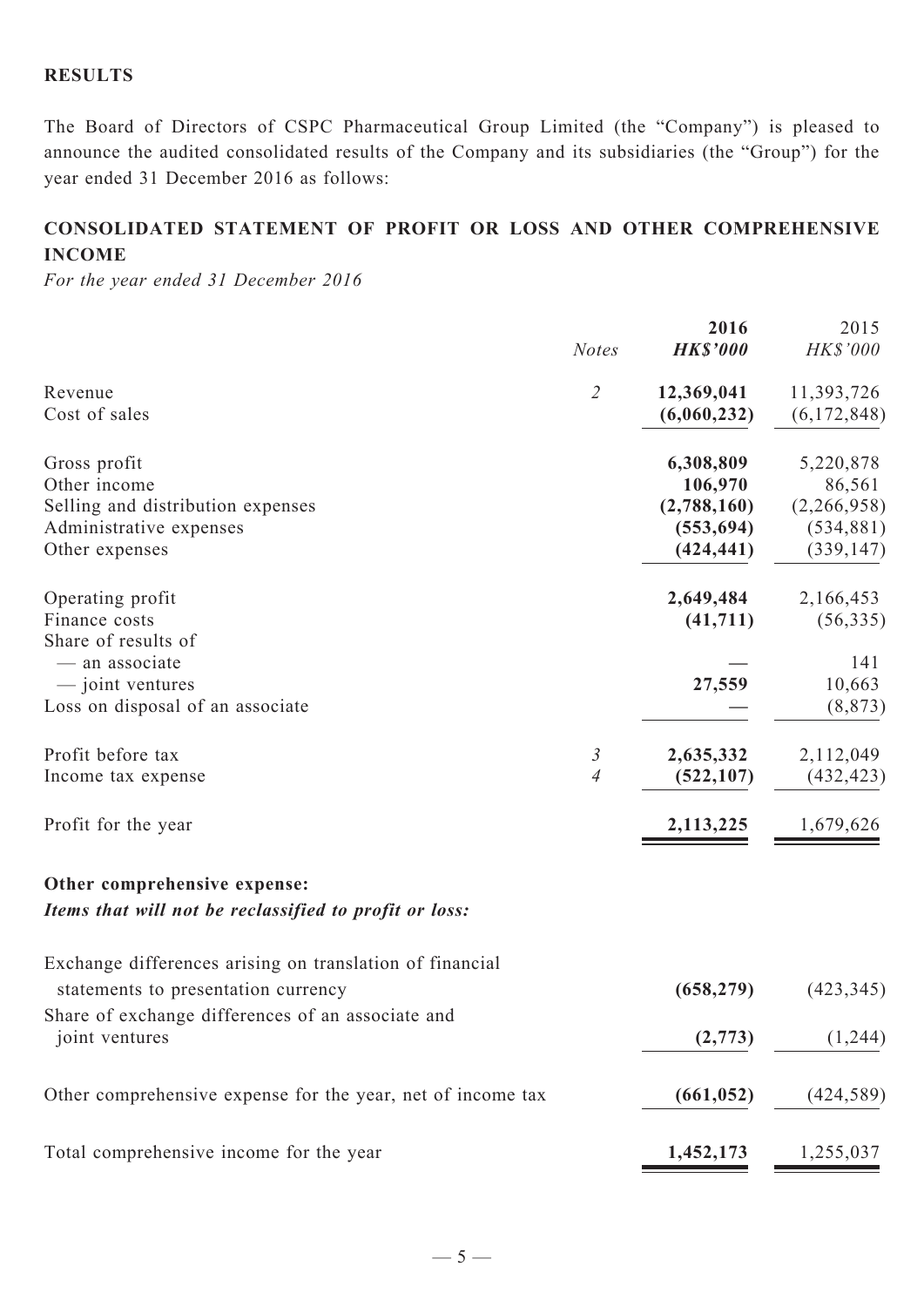# **CONSOLIDATED STATEMENT OF profit or loss and Other COMPREHENSIVE INCOME**

*For the year ended 31 December 2016*

|              | 2016            | 2015      |
|--------------|-----------------|-----------|
| <b>Notes</b> | <b>HK\$'000</b> | HK\$'000  |
|              |                 |           |
|              | 2,100,848       | 1,665,271 |
|              | 12,377          | 14,355    |
|              | 2,113,225       | 1,679,626 |
|              |                 |           |
|              | 1,445,017       | 1,244,595 |
|              | 7,156           | 10,442    |
|              | 1,452,173       | 1,255,037 |
|              | <b>HK</b> cents | HK cents  |
|              |                 |           |
| 5            | 35.25           | 28.18     |
| 5            | 35.00           | 27.95     |
|              |                 |           |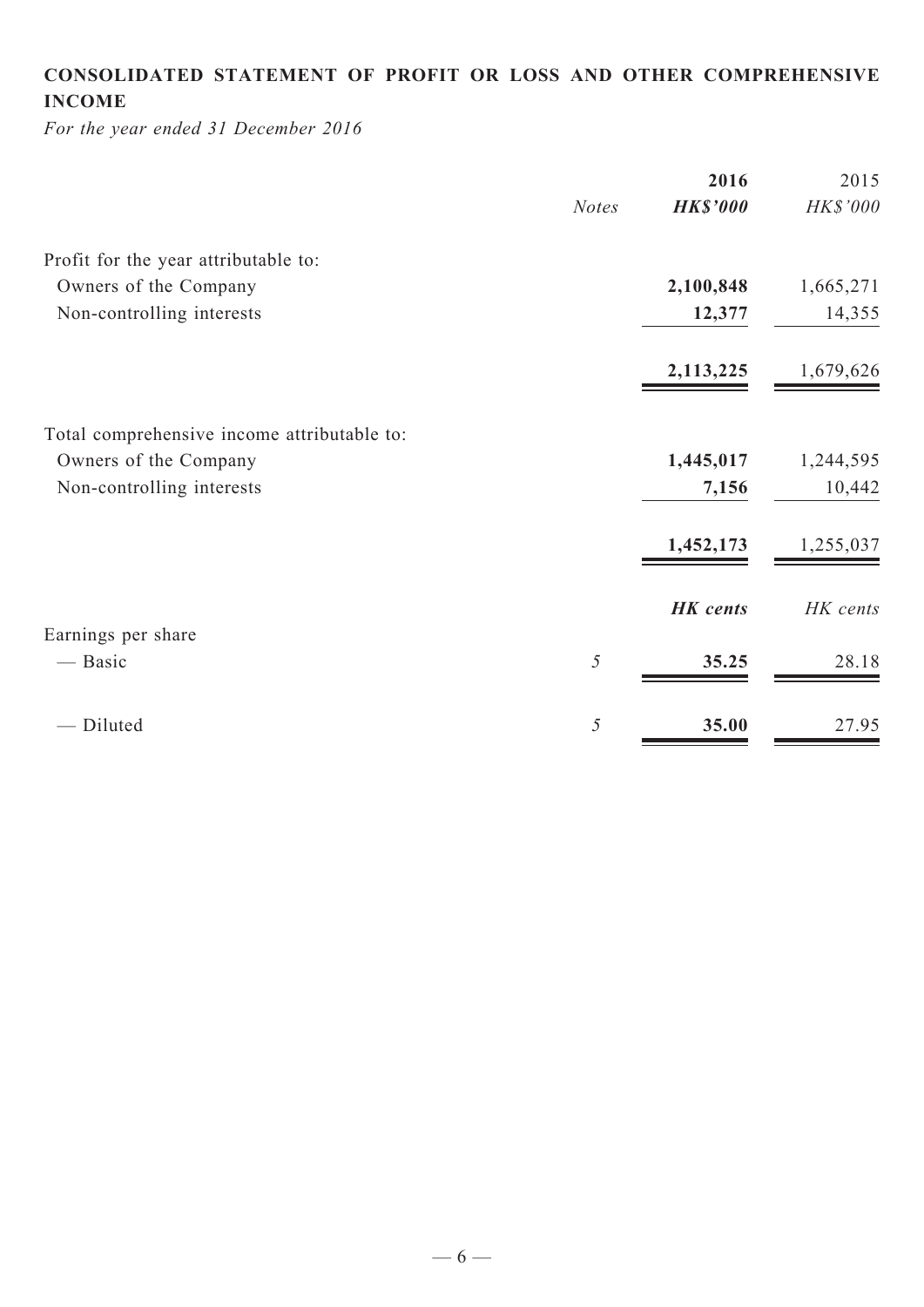# **CONSOLIDATED STATEMENT OF FINANCIAL POSITION**

*At 31 December 2016*

|                                              |                | 2016            | 2015        |
|----------------------------------------------|----------------|-----------------|-------------|
|                                              | <b>Notes</b>   | <b>HK\$'000</b> | HK\$'000    |
| <b>Non-current assets</b>                    |                |                 |             |
| Property, plant and equipment                |                | 5,415,032       | 5, 142, 767 |
| Prepaid lease payments                       |                | 526,712         | 467,785     |
| Goodwill                                     |                | 111,785         | 119,388     |
| Other intangible assets                      |                | 79,232          | 96,080      |
| Interests in joint ventures                  |                | 80,089          | 27,586      |
| Available-for-sale investments               |                | 91,732          |             |
| Deferred tax assets                          |                | 27,986          | 38,706      |
|                                              |                | 6,332,568       | 5,892,312   |
| <b>Current assets</b>                        |                |                 |             |
| Inventories                                  |                | 1,933,147       | 1,819,228   |
| Trade and other receivables                  | $\overline{7}$ | 1,835,266       | 1,877,617   |
| Bills receivables                            | 8              | 1,215,156       | 1,389,493   |
| Trade receivables due from related companies |                | 73,570          | 162,212     |
| Amounts due from joint ventures              |                | 115,986         | 75,179      |
| Prepaid lease payments                       |                | 16,419          | 15,057      |
| Tax recoverable                              |                |                 | 2,477       |
| Held for trading investments                 |                | 521             | 606         |
| Restricted bank deposits                     |                | 2,875           | 6,202       |
| Bank balances and cash                       |                | 3,234,678       | 2,299,468   |
|                                              |                | 8,427,618       | 7,647,539   |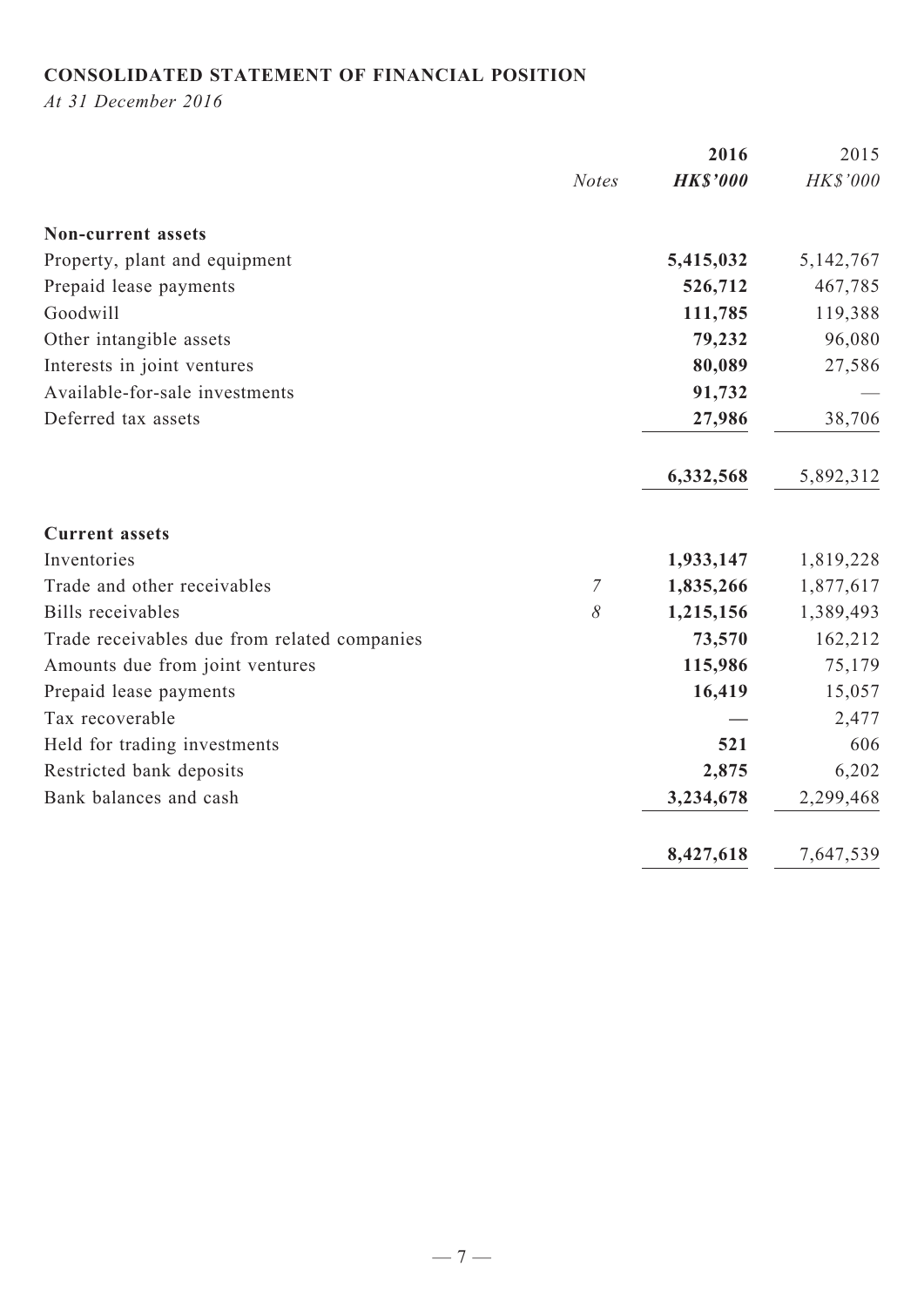# **CONSOLIDATED STATEMENT OF FINANCIAL POSITION**

*At 31 December 2016*

|                                              | 2016            | 2015        |
|----------------------------------------------|-----------------|-------------|
| <b>Notes</b>                                 | <b>HK\$'000</b> | HK\$'000    |
| <b>Current liabilities</b>                   |                 |             |
| 9<br>Trade and other payables                | 2,937,893       | 2,488,645   |
| Bills payables<br>10                         | 100,559         | 392,828     |
| Trade payables due to related companies      |                 | 1,108       |
| Trade payables due to a joint venture        |                 | 1,591       |
| Amounts due to related companies             | 657             | 3,060       |
| Tax liabilities                              | 147,769         | 145,063     |
| Borrowings                                   | 897,777         | 451,966     |
|                                              | 4,084,655       | 3,484,261   |
| Net current assets                           | 4,342,963       | 4, 163, 278 |
| Total assets less current liabilities        | 10,675,531      | 10,055,590  |
| <b>Non-current liabilities</b>               |                 |             |
| Deferred tax liabilities                     | 68,865          | 46,322      |
| <b>Borrowings</b>                            | 240,380         | 1,010,944   |
| Government grants                            | 174,964         | 185,717     |
|                                              | 484,209         | 1,242,983   |
| Net assets                                   | 10,191,322      | 8,812,607   |
| <b>Capital and reserves</b>                  |                 |             |
| Share capital                                | 10,569,620      | 9,835,299   |
| Reserves                                     | (461, 994)      | (1,097,244) |
| Equity attributable to owners of the Company | 10,107,626      | 8,738,055   |
| Non-controlling interests                    | 83,696          | 74,552      |
| <b>Total equity</b>                          | 10,191,322      | 8,812,607   |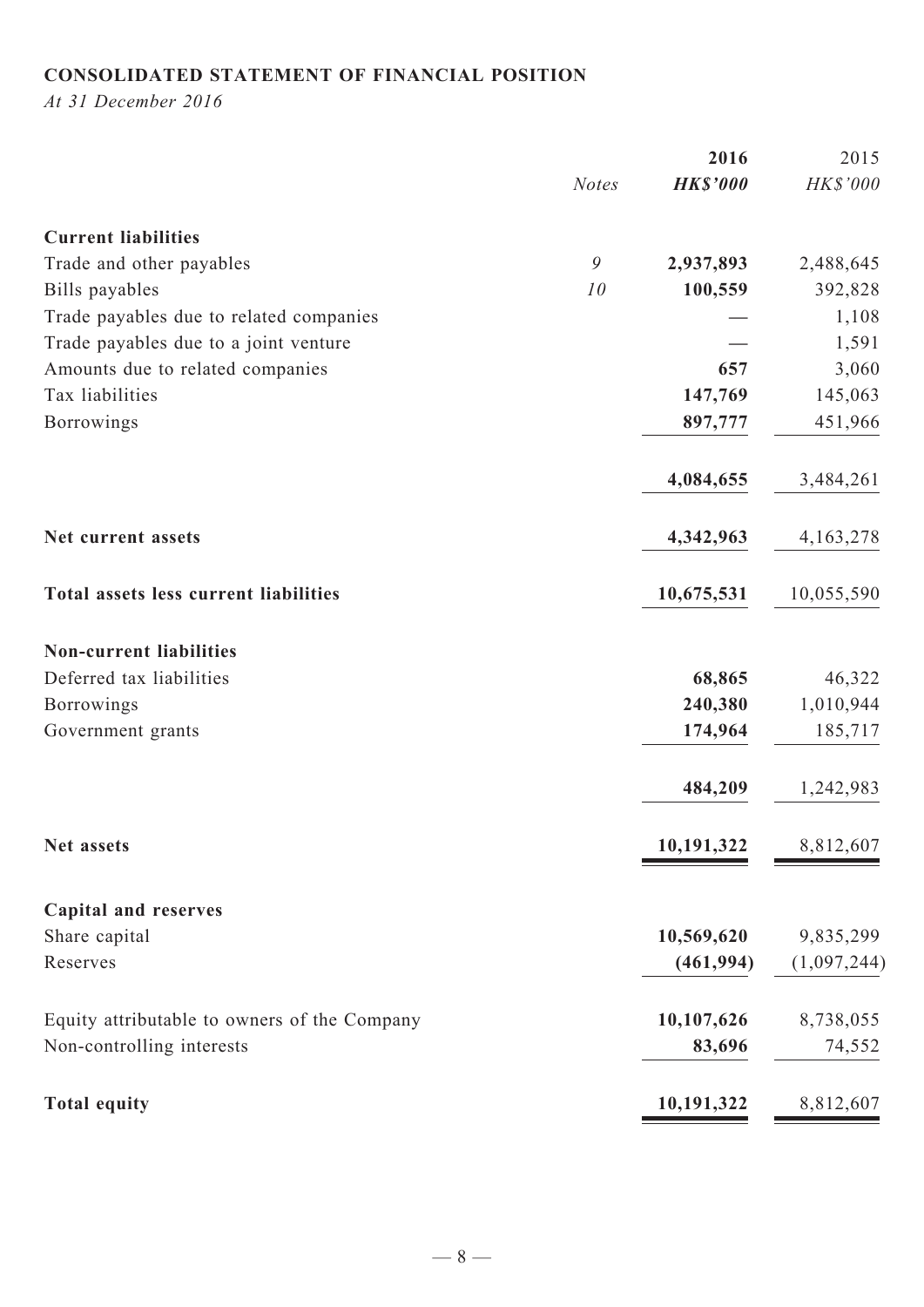#### **NOTES TO FINANCIAL STATEMENTS**

#### **1. Basis of Preparation**

The consolidated financial statements have been prepared in accordance with Hong Kong Financial Reporting Standards ("HKFRSs") issued by the Hong Kong Institute of Certified Public Accountants (the "HKICPA") and on the historical cost basis except for certain financial instruments that are measured at fair value at the end of reporting period.

#### *Amendments to HKFRSs that are mandatorily effective for the current year*

The Group has applied the following amendments to HKFRSs issued by the HKICPA for the first time in the current year:

| Amendments to HKFRS 11    | Accounting for Acquisitions of Interests in Joint Operations |
|---------------------------|--------------------------------------------------------------|
| Amendments to HKAS 1      | Disclosure Initiative                                        |
| Amendments to HKAS 16 and | Clarification of Acceptable Methods of Depreciation and      |
| HKAS 38                   | Amortisation                                                 |
| Amendments to HKAS 16 and | Agriculture: Bearer Plants                                   |
| HKAS <sub>41</sub>        |                                                              |
| Amendments to HKFRS 10,   | Investment Entities: Applying the Consolidation Exception    |
| HKFRS 12 and HKAS 28      |                                                              |
| Amendments to HKFRSs      | Annual Improvements to HKFRSs 2012 — 2014 Cycle              |

The application of the amendments to HKFRSs in the current year has had no material impact on the Group's financial performance and positions for the current and prior years and/or on the disclosures set out in these consolidated financial statements.

#### *New and amendments to HKFRSs in issue but not yet effective*

The Group has not early applied the following new and amendments to HKFRSs that have been issued but are not yet effective:

| <b>HKFRS 9</b>                     | Financial Instruments <sup>1</sup>                                                                    |
|------------------------------------|-------------------------------------------------------------------------------------------------------|
| HKFRS 15                           | Revenue from Contracts with Customers <sup>1</sup>                                                    |
| HKFRS 16                           | Leases <sup>2</sup>                                                                                   |
| Amendments to HKFRS 2              | Classification and Measurement of Share-based<br>Payment Transactions <sup>1</sup>                    |
| Amendments to HKFRS 4              | Applying HKFRS 9 Financial Instruments with<br>HKFRS 4 Insurance Contracts <sup>1</sup>               |
| Amendments to HKFRS 15             | Clarifications to HKFRS 15 Revenue from Contracts<br>with Customers <sup>1</sup>                      |
| Amendments to HKFRS 10 and HKAS 28 | Sale or Contribution of Assets between an Investor<br>and its Associate or Joint Venture <sup>3</sup> |
| Amendments to HKAS 7               | Disclosure Initiative <sup>4</sup>                                                                    |
| Amendments to HKAS 12              | Recognition of Deferred Tax Assets for Unrealised<br>Losses <sup>4</sup>                              |

<sup>1</sup> Effective for annual periods beginning on or after 1 January 2018.

- <sup>2</sup> Effective for annual periods beginning on or after 1 January 2019.
- $3$  Effective for annual periods beginning on or after a date to be determined.
- Effective for annual periods beginning on or after 1 January 2017.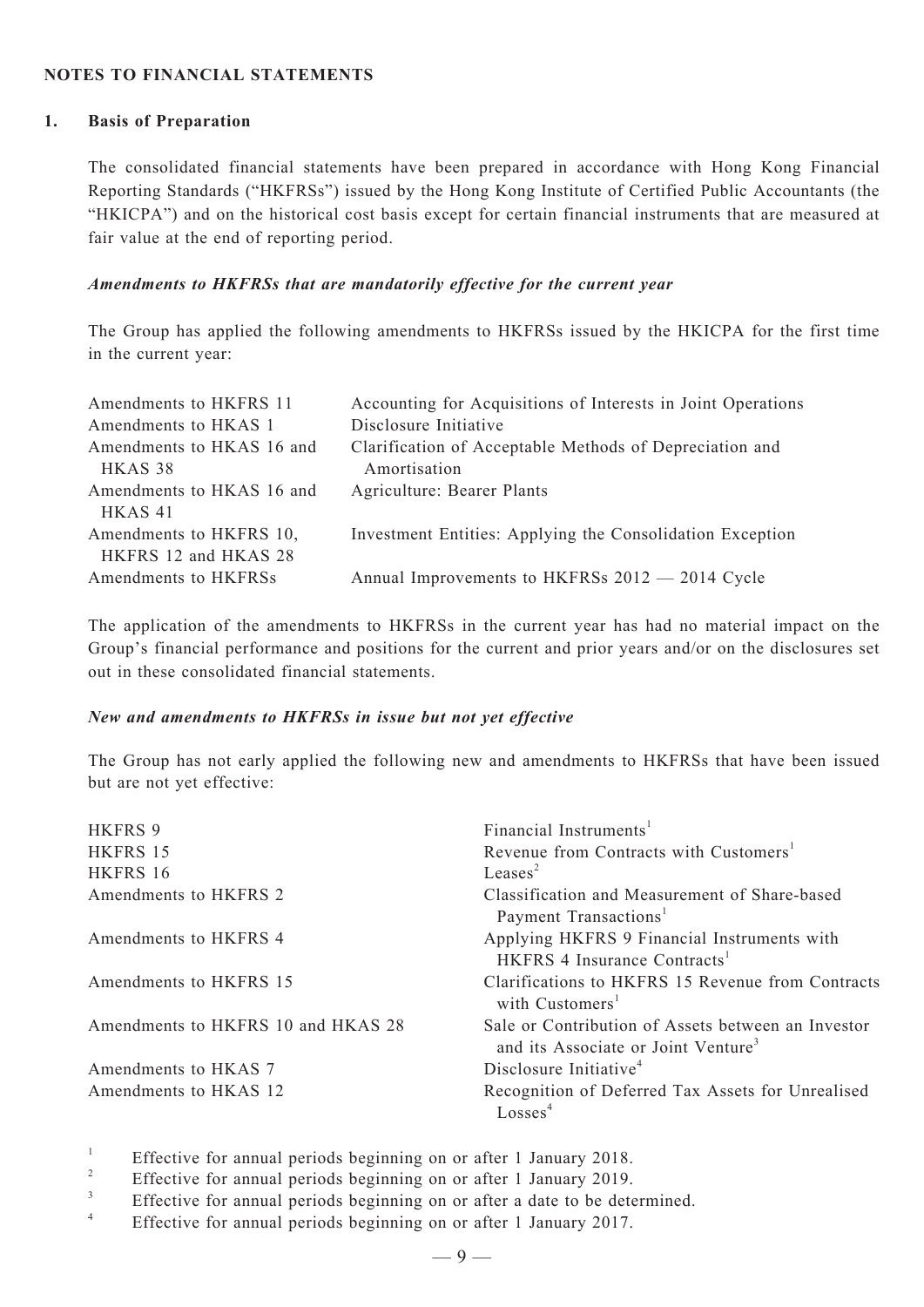The Group has already commenced an assessment of the impact of these new and revised standards and amendments to the Group and is not yet in a position to state whether these would have a significant impact on the Group's results and financial position.

#### **2. Revenue and Segment Information**

|               | 2016<br><b>HK\$'000</b> | 2015<br><b>HK\$'000</b> |
|---------------|-------------------------|-------------------------|
| Sale of goods | 12,369,041              | 11,393,726              |

Information reported to the board of directors, being the chief operating decision maker ("CODM"), for the purpose of resources allocation and assessment of segment performance focuses on types of goods delivered.

The Group's reportable segments under HKFRS 8 *Operating Segments* are as follows:

- (a) Finished drugs
- (b) Antibiotics (bulk drugs)
- (c) Vitamin C (bulk drugs)
- (d) Caffeine and others (bulk drugs)

All reportable and operating segments are engaged in the manufacture and sales of pharmaceutical products.

#### *Segment revenues and results*

The following is an analysis of the Group's revenue and results by operating and reportable segment.

#### *For the year ended 31 December 2016:*

|                                                                         | Finished<br>drugs<br><b>HK\$'000</b> | <b>Antibiotics</b><br><b>HK\$'000</b> | Vitamin C<br><b>HK\$'000</b> | Caffeine<br>and others<br><b>HK\$'000</b> | Segment<br>total<br><b>HK\$'000</b> | Eliminations<br><b>HK\$'000</b> | Consolidated<br><b>HK\$'000</b>  |
|-------------------------------------------------------------------------|--------------------------------------|---------------------------------------|------------------------------|-------------------------------------------|-------------------------------------|---------------------------------|----------------------------------|
| <b>SEGMENT REVENUE</b>                                                  |                                      |                                       |                              |                                           |                                     |                                 |                                  |
| External sales<br>Inter-segment sales                                   | 8,966,851                            | 1,333,565<br>72,689                   | 1,308,687<br>12,621          | 759,938<br>7,688                          | 12,369,041<br>92,998                | (92,998)                        | 12,369,041                       |
| <b>TOTAL REVENUE</b>                                                    | 8,966,851                            | 1,406,254                             | 1,321,308                    | 767,626                                   | 12,462,039                          | (92,998)                        | 12,369,041                       |
| <b>SEGMENT PROFIT</b>                                                   | 2,554,555                            | 24,493                                | 25,726                       | 175,254                                   | 2,780,028                           |                                 | 2,780,028                        |
| Unallocated income<br>Unallocated expenses                              |                                      |                                       |                              |                                           |                                     |                                 | 13,005<br>(143, 549)             |
| Operating profit<br>Finance costs<br>Share of results of joint ventures |                                      |                                       |                              |                                           |                                     |                                 | 2,649,484<br>(41, 711)<br>27,559 |
| Profit before tax                                                       |                                      |                                       |                              |                                           |                                     |                                 | 2,635,332                        |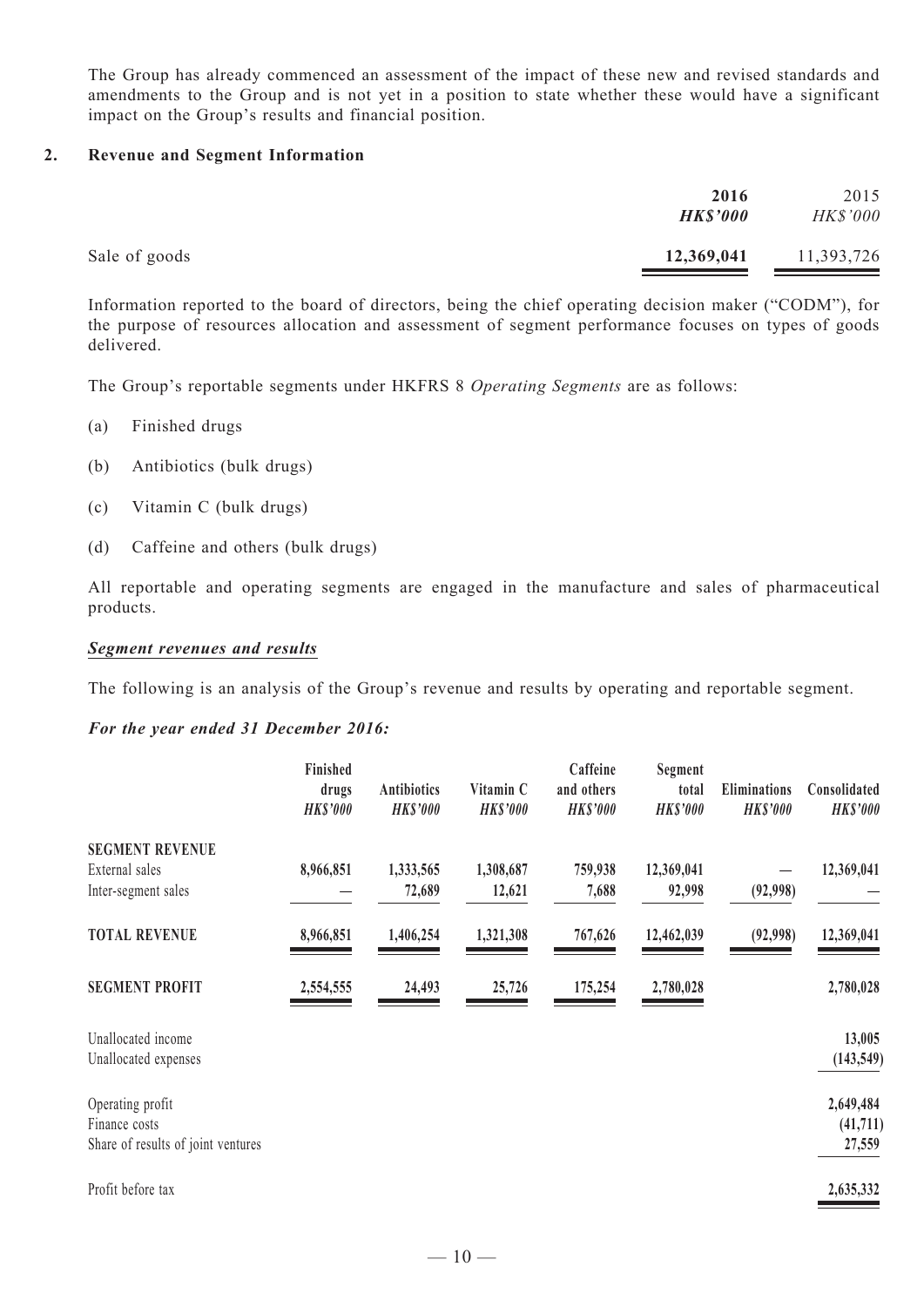#### *For the year ended 31 December 2015:*

|                                  | Finished  |             |           | Caffeine   | Segment    |              |              |
|----------------------------------|-----------|-------------|-----------|------------|------------|--------------|--------------|
|                                  | drugs     | Antibiotics | Vitamin C | and others | total      | Eliminations | Consolidated |
|                                  | HK\$'000  | HK\$'000    | HK\$'000  | HK\$'000   | HK\$'000   | HK\$'000     | HK\$'000     |
| <b>SEGMENT REVENUE</b>           |           |             |           |            |            |              |              |
| External sales                   | 7,793,705 | 1,718,436   | 1,202,694 | 678,891    | 11,393,726 |              | 11,393,726   |
| Inter-segment sales              |           | 55,434      | 4,126     | 8,245      | 67,805     | (67, 805)    |              |
| <b>TOTAL REVENUE</b>             | 7,793,705 | 1,773,870   | 1,206,820 | 687,136    | 11,461,531 | (67, 805)    | 11,393,726   |
| <b>SEGMENT PROFIT (LOSS)</b>     | 2,030,600 | 189,496     | (39, 577) | 119,853    | 2,300,372  |              | 2,300,372    |
| Unallocated income               |           |             |           |            |            |              | 9,807        |
| Unallocated expenses             |           |             |           |            |            |              | (143, 726)   |
| Operating profit                 |           |             |           |            |            |              | 2,166,453    |
| Finance costs                    |           |             |           |            |            |              | (56, 335)    |
| Share of results of              |           |             |           |            |            |              |              |
| - an associate                   |           |             |           |            |            |              | 141          |
| - a joint venture                |           |             |           |            |            |              | 10,663       |
| Loss on disposal of an associate |           |             |           |            |            |              | (8, 873)     |
| Profit before tax                |           |             |           |            |            |              | 2,112,049    |

Segment profit (loss) represents the profit earned by/loss from each segment without allocation of interest income, finance costs, central administrative expenses, share of results of an associate and joint ventures and loss on disposal of an associate. This is the measure reported to the CODM for the purposes of resources allocation and performance assessment.

Inter-segment sales are charged at prevailing market rates.

#### *Geographical information*

Information about the Group's revenue is presented based on geographical location of customers:

|                                                                  | 2016            | 2015            |
|------------------------------------------------------------------|-----------------|-----------------|
|                                                                  | <b>HK\$'000</b> | <b>HK\$'000</b> |
| The People's Republic of China (the "PRC") (country of domicile) | 9,679,224       | 8,671,612       |
| Other Asian regions                                              | 1,228,182       | 1,122,154       |
| Americas                                                         | 659,305         | 830,673         |
| Europe                                                           | 654,555         | 607,443         |
| Others                                                           | 147,775         | 161,844         |
|                                                                  | 12,369,041      | 11,393,726      |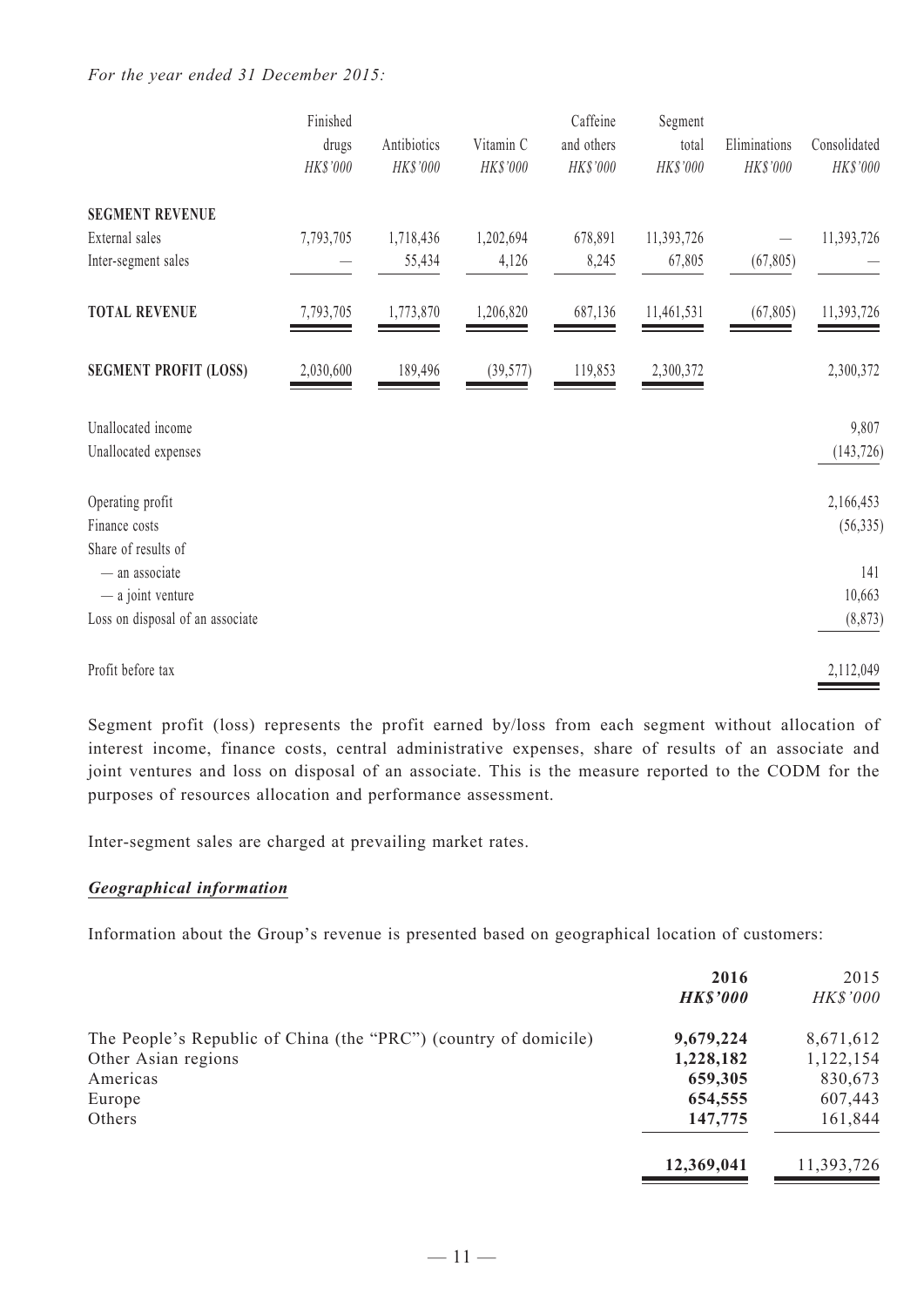The Group's operations are substantially based in the PRC and significantly all non-current assets of the Group are located in the PRC. Therefore, no further analysis of geographical information is presented.

#### **3. Profit Before Tax**

|                                                                      | 2016            | 2015      |
|----------------------------------------------------------------------|-----------------|-----------|
|                                                                      | <b>HK\$'000</b> | HK\$'000  |
| Profit before tax has been arrived at after charging (crediting):    |                 |           |
| Staff costs, including directors' and chief executive's remuneration |                 |           |
| - Salaries, wages and other benefits                                 | 810,800         | 789,421   |
| - Contribution to retirement benefit schemes                         | 100,533         | 106,812   |
| Total staff costs                                                    | 911,333         | 896,233   |
| Amortisation of intangible assets (included in cost of sales)        | 17,796          | 18,430    |
| Amortisation of prepaid lease payments                               | 19,218          | 14,794    |
| Depreciation of property, plant and equipment                        | 550,713         | 572,036   |
| Total depreciation and amortisation                                  | 587,727         | 605,260   |
| Auditor's remuneration                                               | 3,500           | 3,660     |
| Gain on disposal of a subsidiary (included in other income)          | (26)            |           |
| Gain on disposal of an available-for-sale investment                 |                 |           |
| (included in other income)                                           |                 | (358)     |
| Government grant income                                              | (24, 976)       | (39, 730) |
| Interest income                                                      | (13,005)        | (9,807)   |
| Loss on disposal of property, plant and equipment (included in other |                 |           |
| expenses)                                                            | 20,572          | 7,012     |
| Net foreign exchange (gain) loss                                     | (10,009)        | 1,786     |
| Rental expenses                                                      | 32,791          | 36,577    |
| Reversal of impairment loss on trade receivables                     | (4, 460)        |           |
| Impairment loss on trade receivables                                 | 1,972           | 9,024     |
| Research and development expenditure recognised as an expense        |                 |           |
| (included in other expenses)                                         | 403,140         | 324,505   |

*Note:* Cost of inventories recognised as an expense approximated cost of sales as shown in the consolidated statement of profit or loss and other comprehensive income for the years ended 31 December 2016 and 2015.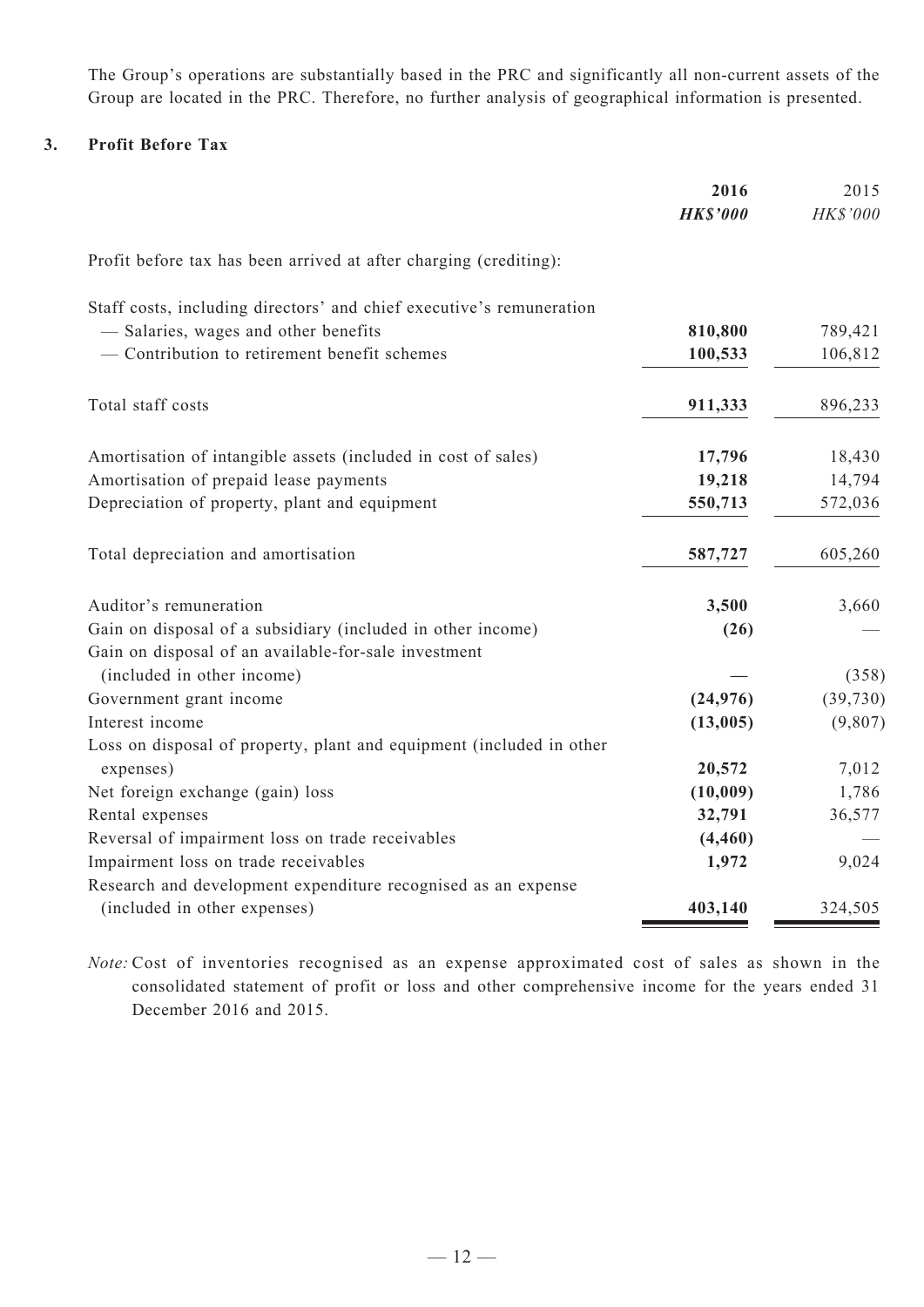|                                                                | 2016<br><b>HK\$'000</b> | 2015<br>HK\$'000 |
|----------------------------------------------------------------|-------------------------|------------------|
| Current taxation                                               |                         |                  |
| — PRC Enterprise Income Tax                                    | 450,233                 | 377,464          |
| - PRC withholding tax on dividends distributed by subsidiaries | 41,899                  | 42,096           |
|                                                                | 492,132                 | 419,560          |
| Deferred taxation                                              | 29,975                  | 12,863           |
|                                                                | 522,107                 | 432,423          |

The Company and its subsidiaries incorporated in Hong Kong are subject to 16.5% of the estimated assessable profits under Hong Kong Profits Tax. No Hong Kong Profits Tax has been recognised as the Company and its subsidiaries incorporated in Hong Kong had no assessable profits for both years.

The basic tax rate of the Company's PRC subsidiaries is 25% under the law of the PRC on Enterprise Income Tax (the "EIT Law") and implementation regulations of the EIT law. Certain subsidiaries of the Company are qualified as advanced technology enterprises and have obtained approvals from the relevant tax authorities for the applicable tax rate reduced to 15% for a period of 3 years up to 2017.

#### **5. Earnings Per Share**

The calculation of the basic and diluted earnings per share attributable to the owners of the Company is based on the following data:

|                                                                                             | 2016<br><b>HK\$'000</b>  | 2015<br><b>HK\$'000</b> |
|---------------------------------------------------------------------------------------------|--------------------------|-------------------------|
| Earnings                                                                                    |                          |                         |
| Earnings for the purpose of basic and diluted earnings per share                            | 2,100,848                | 1,665,271               |
|                                                                                             | 2016<br>$\boldsymbol{v}$ | 2015<br>'000            |
| Number of shares                                                                            |                          |                         |
| Weighted average number of ordinary shares<br>for the purpose of basic earnings per share   | 5,960,417                | 5,908,795               |
| Effect of dilutive potential ordinary shares:<br>Share options granted by the Company       | 42,275                   | 48,879                  |
| Weighted average number of ordinary shares<br>for the purpose of diluted earnings per share | 6,002,692                | 5,957,674               |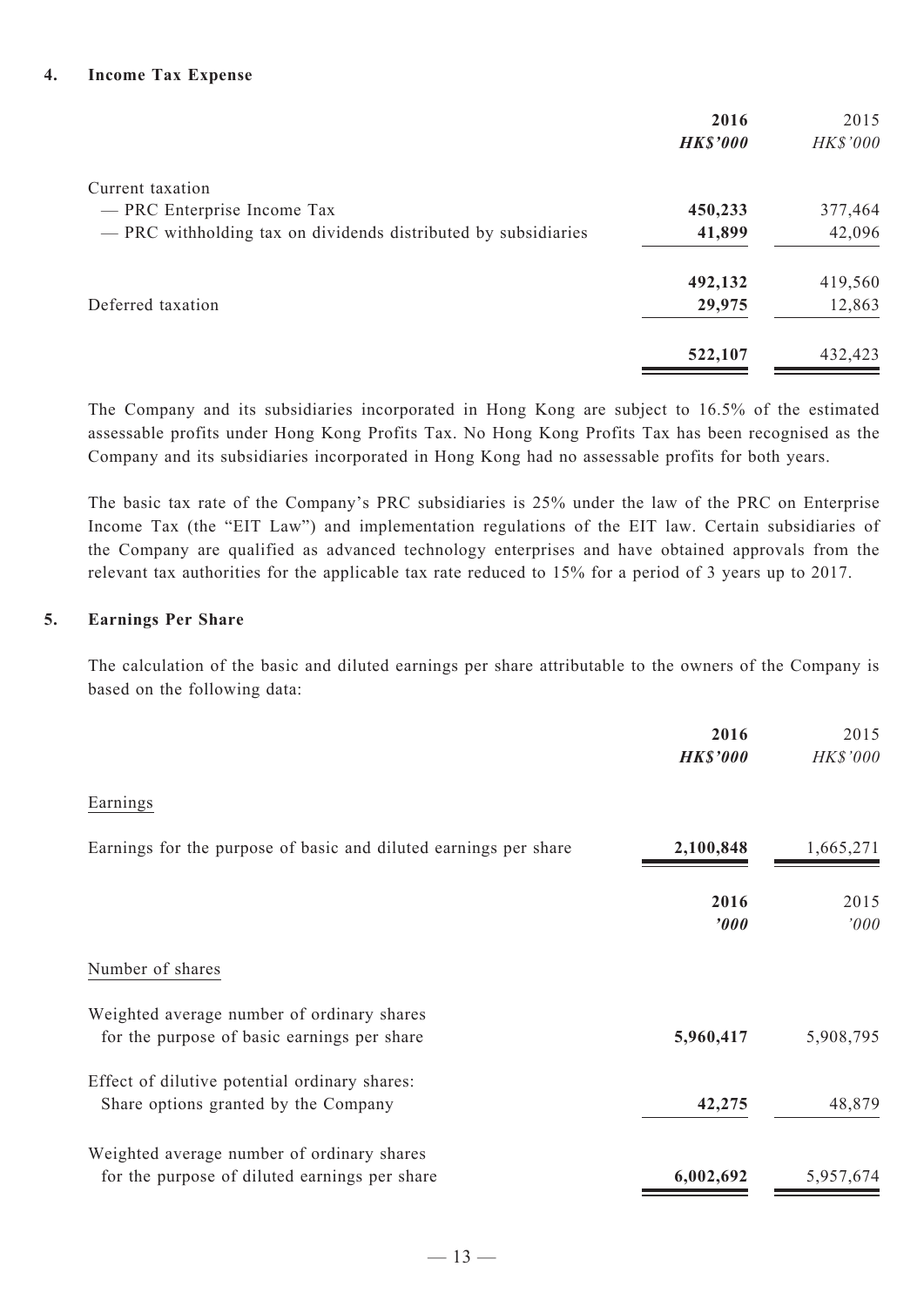|                                                       | 2016            | 2015     |
|-------------------------------------------------------|-----------------|----------|
|                                                       | <b>HK\$'000</b> | HK\$'000 |
| Dividends recognised as distribution during the year: |                 |          |
| $2015$ Final, paid — HK11 cents                       |                 |          |
| $(2015: 2014$ Final, paid — HK10 cents) per share     | 650,212         | 590,802  |

Subsequent to the end of the reporting period, a final dividend in respect of the year ended 31 December 2016 of HK12 cents (2015: final dividend in respect of the year ended 31 December 2015 of HK11 cents) per ordinary share has been proposed by the directors of the Company. Subject to approval by the shareholders in the forthcoming general meeting, the proposed final dividend will be paid on or around Thursday, 15 June 2017 to shareholders of the Company whose names appear on the register of members of the Company on Tuesday, 6 June 2017.

#### **7. Trade and Other Receivables**

|                                          | 2016            | 2015      |
|------------------------------------------|-----------------|-----------|
|                                          | <b>HK\$'000</b> | HK\$'000  |
| Trade receivables                        | 1,492,855       | 1,560,948 |
| Less: allowance for doubtful debts       | (10, 423)       | (13, 181) |
|                                          | 1,482,432       | 1,547,767 |
| Prepayment for purchase of raw materials | 150,585         | 176,527   |
| Deposits and prepayment for utilities    | 51,720          | 62,798    |
| Other tax recoverable                    | 46,891          | 29,325    |
| Others                                   | 103,638         | 61,200    |
|                                          | 1,835,266       | 1,877,617 |

The Group allows a general credit period of up to 90 days to its trade customers. The following is an aged analysis of trade receivables (net of allowance for doubtful debts) at the end of the reporting period presented based on invoice dates which approximated the respective revenue recognition dates:

|                  | 2016<br><b>HK\$'000</b> | 2015<br>HK\$'000 |
|------------------|-------------------------|------------------|
| $0$ to $90$ days | 1,357,953               | 1,375,675        |
| 91 to 180 days   | 114,647                 | 129,875          |
| 181 to 365 days  | 9,832                   | 42,217           |
|                  | 1,482,432               | 1,547,767        |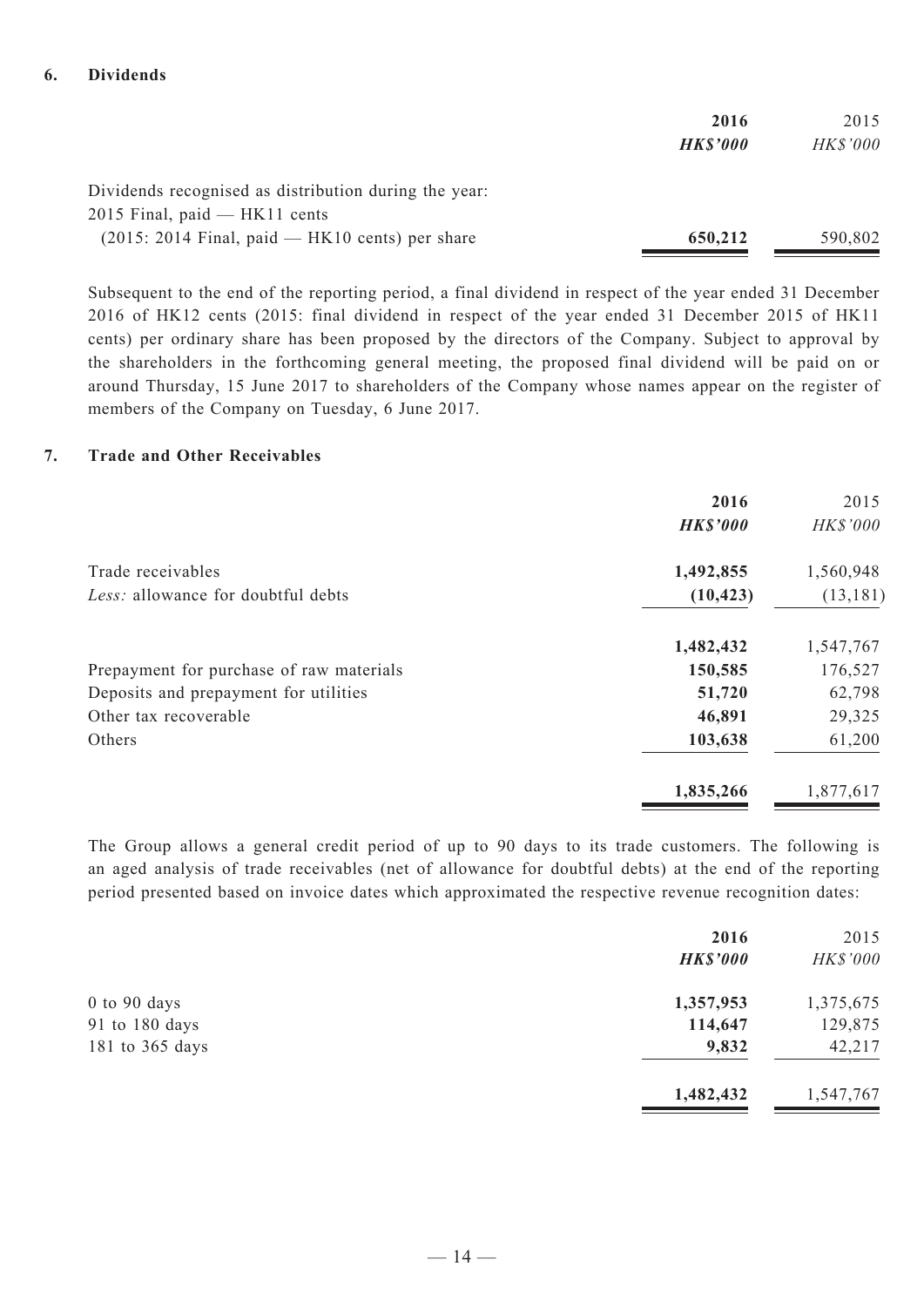#### **8. Bills Receivables**

Bills receivables represent bills on hand. All bills receivables of the Group are with a maturity period of less than 180 days (2015: 180 days) and not yet due at the end of the reporting period, and management considers the default rate is low based on historical information and experience.

### **9. Trade and Other Payables**

|                                                | 2016            | 2015      |
|------------------------------------------------|-----------------|-----------|
|                                                | <b>HK\$'000</b> | HK\$'000  |
| Trade payables                                 | 1,113,908       | 752,256   |
| Customer deposits and advance from customers   | 547,937         | 441,063   |
| Other tax payables                             | 86,518          | 113,088   |
| Freight and utilities charges payable          | 79,299          | 70,562    |
| Construction cost and acquisition of property, |                 |           |
| plant and equipment payable                    | 678,108         | 678,785   |
| Government grants                              | 126,114         | 109,537   |
| Staff welfare payable                          | 109,749         | 111,950   |
| Selling expense payable                        | 115,388         | 145,430   |
| Others                                         | 80,872          | 65,974    |
|                                                | 2,937,893       | 2,488,645 |

The following is an aged analysis of trade payables at the end of the reporting period presented based on the invoice dates:

|                    | 2016<br><b>HK\$'000</b> | 2015<br>HK\$'000 |
|--------------------|-------------------------|------------------|
| $0$ to $90$ days   | 1,008,024               | 613,893          |
| 91 to 180 days     | 45,290                  | 65,471           |
| More than 180 days | 60,594                  | 72,892           |
|                    | 1,113,908               | 752,256          |

The general credit period on purchases of goods is up to 90 days. The Group has financial risk management policies in place to ensure that all payables are settled within the credit timeframe.

#### **10. Bills Payables**

All bills payables of the Group are aged within 180 days (2015: 180 days) and not yet due at the end of the reporting period.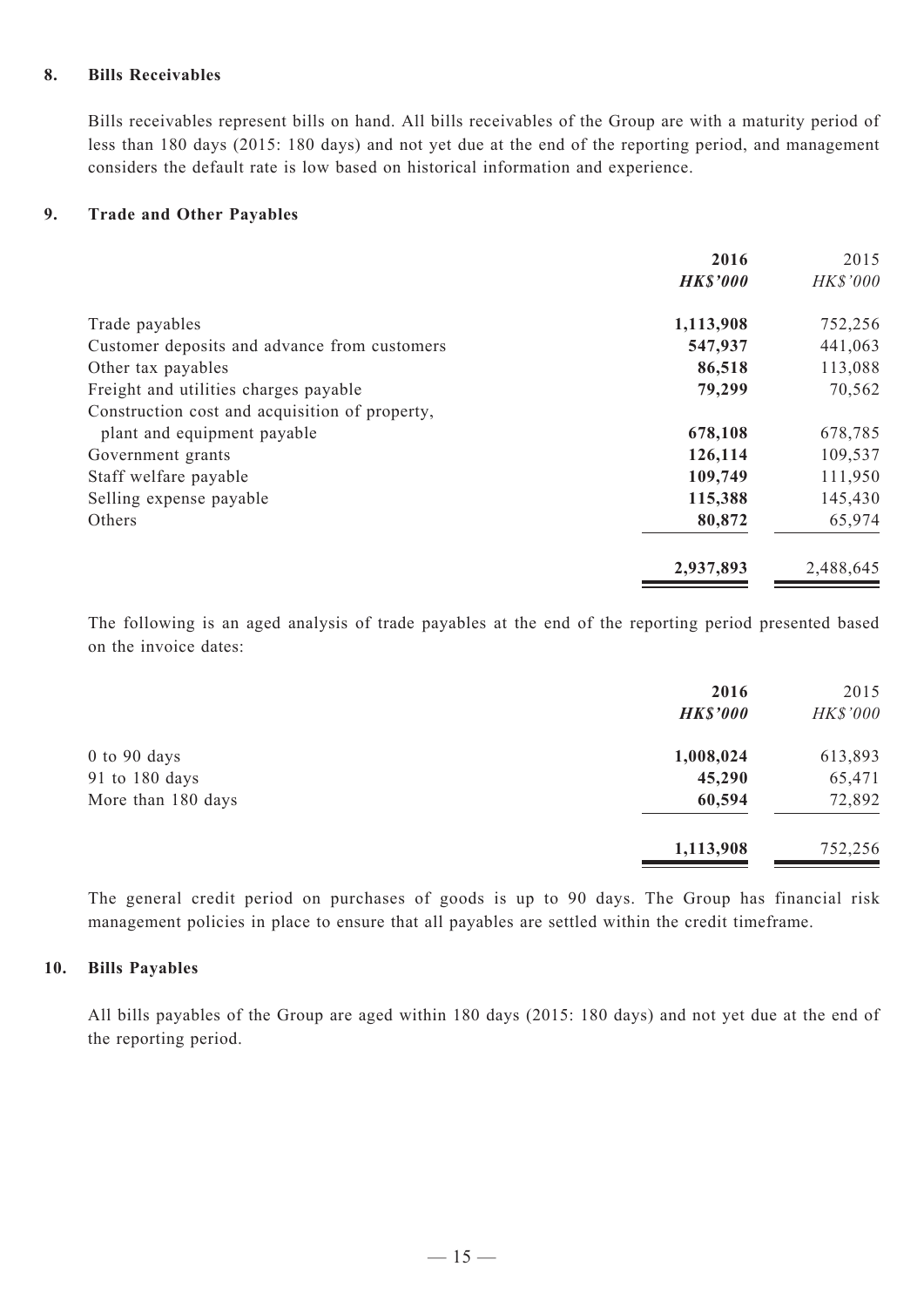# **MANAGEMENT DISCUSSION AND ANALYSIS**

# **RESULTS**

For the year of 2016, the Group recorded sales of approximately HK\$12,369 million, representing a 8.6% growth (or a 15.3% growth on a constant currency basis) year-on-year; and profit attributable to shareholders of approximately HK\$2,101 million, representing a 26.2% growth (or a 34.0% growth on a constant currency basis) year-on-year.

## **FINISHED DRUG BUSINESS**

The finished drug business continued to achieve satisfactory growth in 2016, with sales reaching approximately HK\$8,967 million, representing a 15.1% growth (or a 22.2% growth on a constant currency basis) year-on-year.

### **Innovative Drug Products**

During the year, the Group continued its efforts in expanding its professional sales team, strengthening academic-based promotion and endeavoring hospital coverage expansion, whereas the new round of drug tenders also brought about new market potential. With these efforts made, the innovative drug business managed to continue its robust growth, along with continuous expansion of market share and a stronger presence and coverage in the high-end market. Sales for the year reached approximately HK\$4,774 million, representing a 26.4% growth (or a 34.3% growth on a constant currency basis) year-on-year.

Following is an overview of the Group's major innovative drug products:

### *"NBP"*

"NBP" series is a Class 1 new drug in China and a patent-protected exclusive product. Its major ingredient is butylphthalide, and the drug is mainly used for the treatment of acute ischemic stroke. Its soft capsule and injection forms were launched in 2005 and 2010, respectively. Both "NBP" soft capsule and injection forms have been listed in the latest edition of the national reimbursement drug list released in February 2017 (the "NRDL").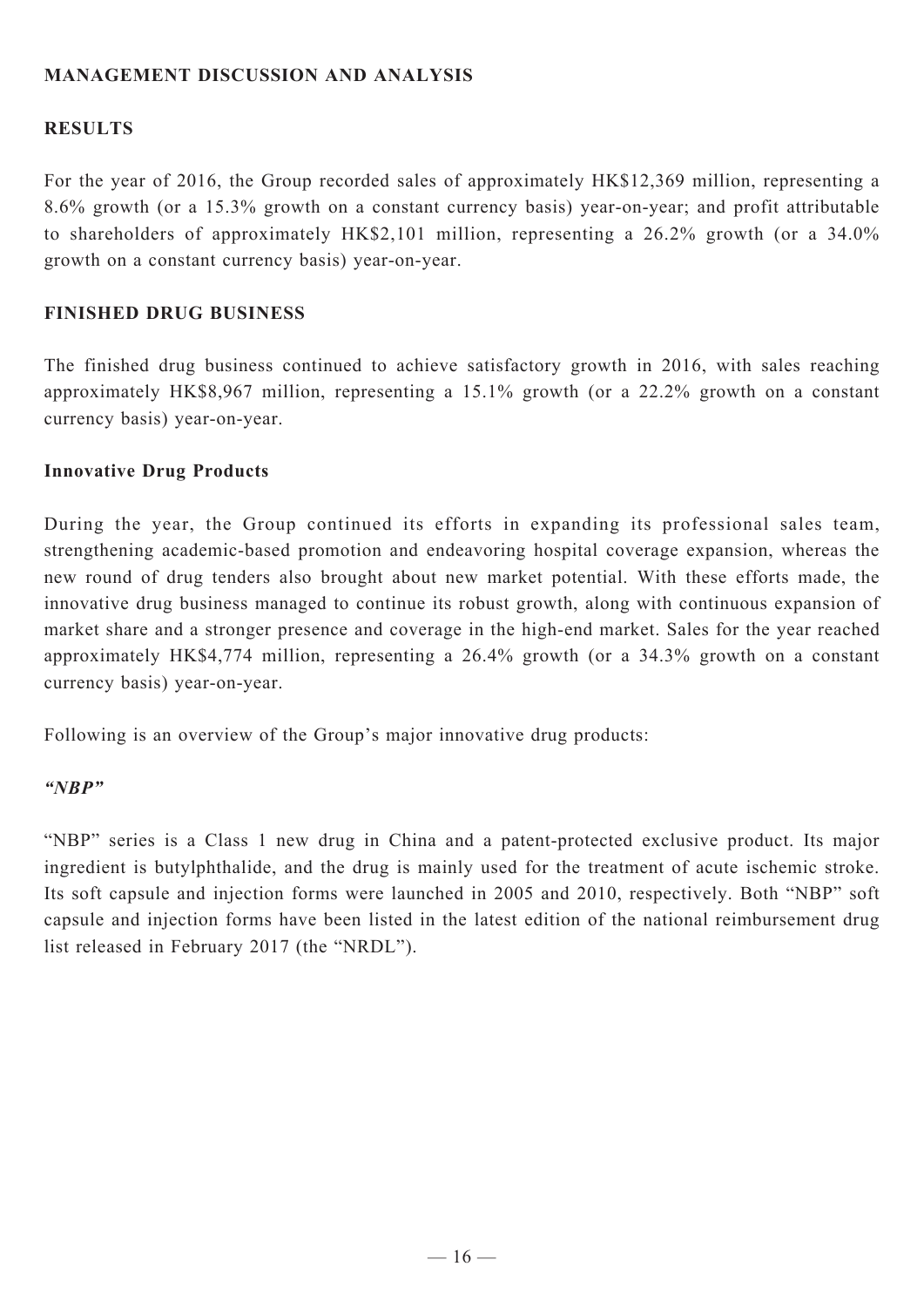"NBP" has been awarded the "State Science and Technology Progress Award (Second Class)", the "Golden Award for Outstanding Chinese Patented Invention" and the "China Grand Awards for Industry". "NBP" is also listed as one of the recommended drugs in the "Guidelines for Acute Ischemic Stroke Treatment in China 2014" (the "Treatment Guidelines"), which serves to recognize the clinical efficacy of "NBP" in treating acute ischemic stroke, hence providing a solid basis for the academic-based promotion of "NBP". The Treatment Guidelines also mentioned the better efficacy results of the "NBP" sequential treatment group (14 days of "NBP" injection followed by 76 days of "NBP" soft capsules) against the control group in a study, which provides a sound basis for expanding the product's market potential. "NBP" also made progress in expanding into new treatment area. In addition to obtaining approval from the China Food and Drug Administration ("CFDA") for conducting clinical study of "NBP" soft capsules for the treatment of vascular dementia caused by ischemic stroke, the "Guidelines for Diagnosis and Treatment of Dementia and Cognitive Impairment in China (2015 Edition)" published in August 2016 also pointed out the effectiveness of "NBP" in improving the cognitive function of patients with ischemic subcortical non-dementia-type vascular cognitive dysfunction as well as their ability to manage daily activities. The study of this new indication will create room for further expansion of the market potential for "NBP".

The new tender prices of "NBP" are largely stable and in line with the Group's product pricing strategy. It is expected that the new tenders will create more market opportunities for "NBP" injection. On the other hand, apart from achieving sustainable growth and vigorous expansion in the high-end market, the Group will gradually expand its coverage into the lower-tier medical markets. The Group will also continue to strengthen academic-based promotion by means of organizing academic conferences and initiating clinical study projects, so as to improve its expert network and enhance experts' recognition of the product. The inclusion of "NBP" injection in the new NRDL will also provide additional sales driver.

# *"Oulaining"*

"Oulaining" series is available in the forms of capsule and lyophilized powder injection. Its major ingredient is oxiracetam, and the drug is mainly used for the treatment of mild to moderate memory and mental impairment resulting from vascular dementia, senile dementia and brain trauma. "Oulaining" lyophilized powder injection is an exclusive formulation in China, and has been awarded the "Hebei Province Science and Technology Progress Award (First Class)". At present, products of the Oulaining" series are included in the tender and procurement lists of most provinces and cities in China. As both the national and local reimbursement drug lists will be progressively adjusted in 2017, the products of "Oulaining" series may have the chance of being included in more provincial reimbursement drug lists, aiding the oxiracetam market to further expand. Leveraging on this opportunity, the Group will adopt a more sophisticated approach in product positioning and market analysis for oxiracetam while continuing its professional academic-based promotion strategy to seek stable growth for "Oulaining" series.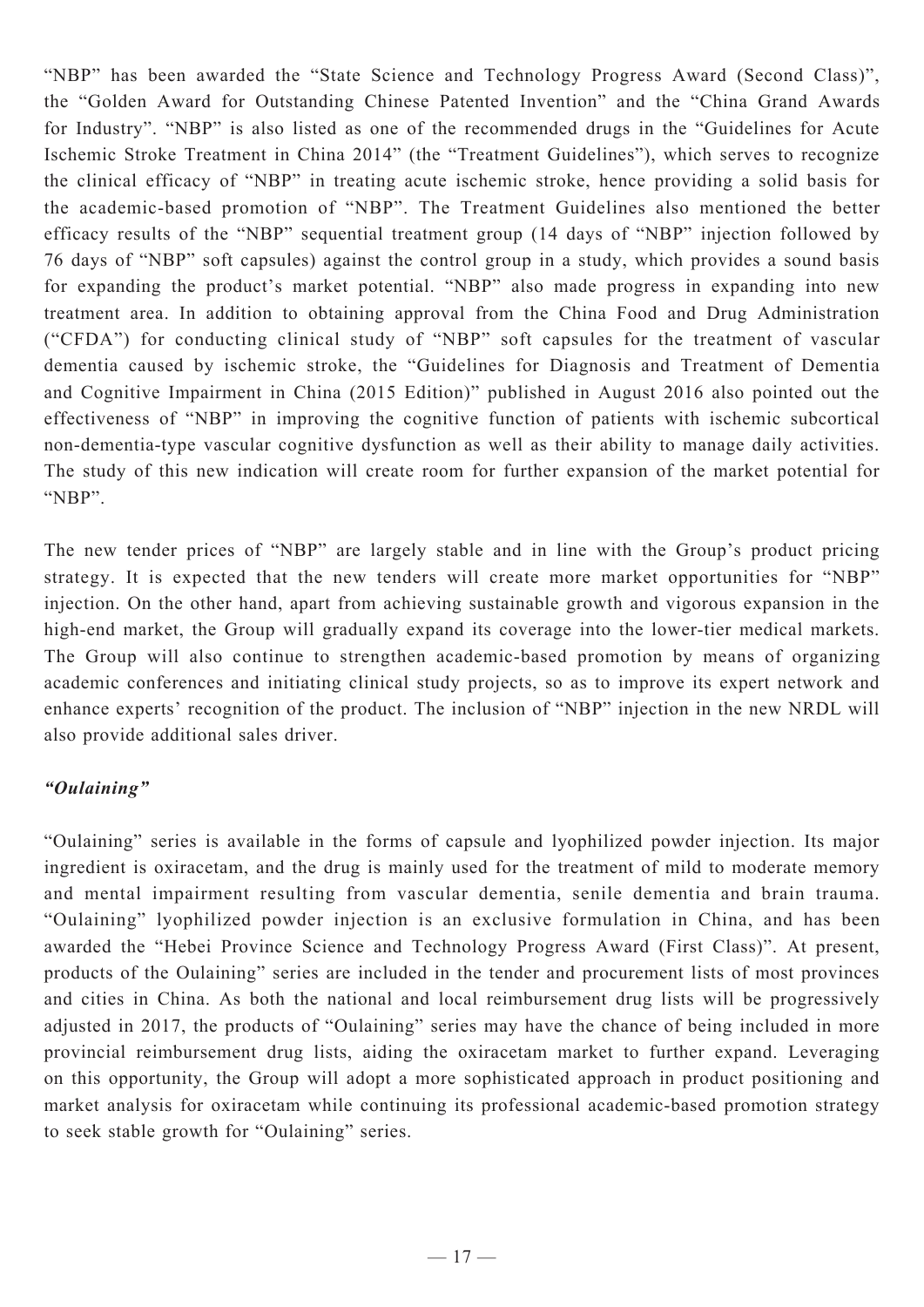# *"Xuanning"*

"Xuanning" series is available in the forms of tablet and dispersible tablet. Its major ingredient is maleate levamlodipine, and the drug is mainly used for the treatment of hypertension and angina pectoris. The product has been awarded the "State Technological Invention Award (Second Class)". With the aging population and the high prevalence rate of hypertension in China, the product has good market potential. After years of academic-based promotion, market development and clinical research, "Xuanning" has become a reputable brand among hypertension drugs in China, and is recommended by a number of domestic treatment guidelines. In 2017, the Group will continue to expand market coverage in areas with essential drug tenders won and concurrently increase marketing resources in areas with less robust sales in order to capture a bigger market share.

# *"Duomeisu"*

"Duomeisu" (Doxorubicin hydrochloride liposome injection) is used as a first-line chemotherapy drug for the treatment of lymphoma, multiple myeloma, ovarian cancer and breast cancer. This product can also be used as a second-line chemotherapy drug for treating patients with improving progress of AIDS-related Kaposi's sarcoma, as well as patients who are intolerant of chemotherapy involving a combination of two or more of the following drugs: vincristine, bleomycin and doxorubicin (or any anthracycline antibiotics). The patented nano-membrane extrusion technique of "Duomeisu" can achieve a more consistent particle size of the liposome, ensuring the target enrichment effect of the liposomal drug and significantly minimizing cardiotoxicity, hair loss, nausea, vomiting and other side effects. The product has good market prospects given that the current market penetration rate of doxorubicin hydrochloride liposome injection in China is relatively low.

# *"Jinyouli"*

"Jinyouli" (PEG-rhGCSF injection) is the first long-acting white blood cell booster drug in China. It is used to decrease the incidence of infection due to a low white blood cell count in patients receiving chemotherapy, thus ensuring the chemotherapy can proceed according to schedule and dosage. Clinical researches of this drug have been conducted in China on various cancers, including lung cancer, breast cancer and lymphoma. It is also a key drug recommended by the treatment guidelines in China for clinical use. PEG-rhGCSF injection is a product newly introduced to China in recent years, market potential is huge. The inclusion of PEG-rhGCSF in the new NRDL significantly enhances the competitive advantage of "Jinyouli" and provides an additional sales driver.

# *"Ailineng"*

"Ailineng" (Elemene injection) is a drug mainly used for the treatment of nerve glioma, brain metastases, and adjuvant treatment of malignant pleural and peritoneal effusion. The upgraded liquid formulation of this product has obtained patent in China. Compared with the traditional emulsion formulation, the liquid formulation contains elemene with enhanced purity and volume.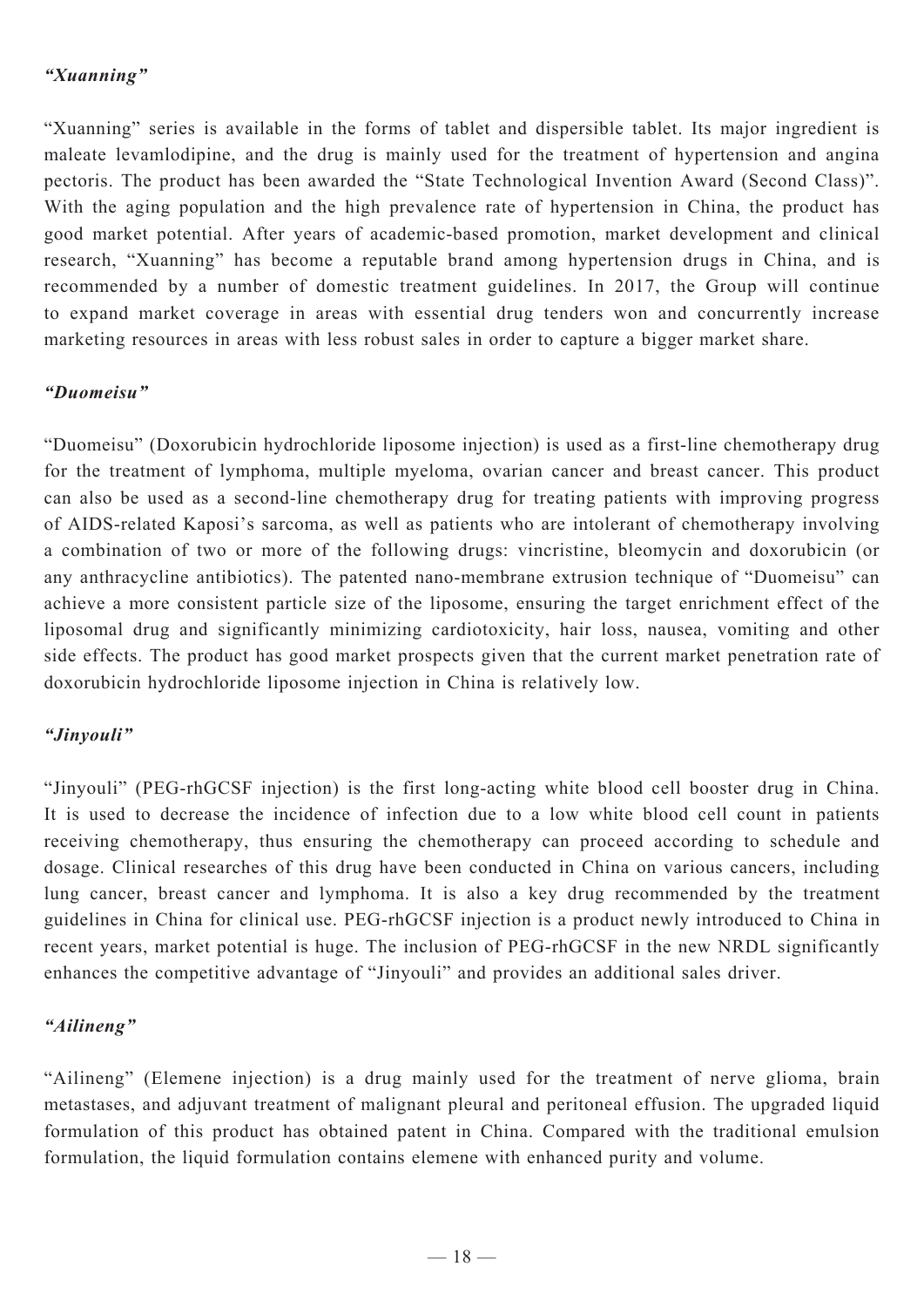# *"Nuolining"*

"Nuolining" (Imatinib mesylate tablets) was launched in 2015 as the Group's first approved small molecule targeted cancer drug. It is a first-line drug mainly used for the treatment of Philadelphia chromosome-positive chronic myelocytic leukemia (Ph+CML) and Philadelphia chromosomepositive acute lymphoblastic leukemia (Ph+ALL). This product (Imatinib mesylate tablets) is now reimbursable according to the new NDRL.

# **Common Generic Drug Products**

During the year, the Group was dedicated in participating provincial tenders as well as online bidding, price negotiation and delivery across districts and counties in a meticulous manner. It has also organized various interactive activities in the end-user market. For instance, the promotion of best treatment options for common diseases and frequent diseases in the low-tier end-user market has enhanced the standard of services provided by medical practitioners and concurrently reinforced the reputation of the Group's common generic drugs in the low-tier market.

Additionally, the Group has progressively enriched its common generic drug portfolio. New products launched during the year include "Niuhuang Jiangya capsules(牛黃降壓膠囊)", "Xiao'er Anfen Huang Namin granules(小兒氨酚黃那敏顆粒)" and "Jian'er Qinjie solutions(健兒清解液)", all of which are in line with the Chinese government's current support for the development of Chinese medicine and pediatric drugs and have growth potential. The Group will continue to fully make use of the strength of its sales and marketing team and distribution channels with the goal of developing strategic products for the low-tier market, capturing the opportunities in the Chinese medicine and pediatric drug markets as well as the expanding low-tier market. Furthermore, a series of sporodermbroken health supplement products launched this year have recorded satisfactory sales and become the Group's new niche with growth potential.

The Group's Chinese medicine soft capsule product series (including "Qingre Jiedu soft capsules (清熱解毒軟膠囊)", "Ganmao Qingre soft capsules(感冒清熱軟膠囊)", "Yin Huang soft capsules (銀黃軟膠囊)", "Xiangsha Yangwei soft capsules(香砂養胃軟膠囊)" and "Huoxiang Qushu soft capsules(藿香祛暑軟膠囊)") have attained sound growth during the year. Meanwhile, the Group's high-end antibiotic product "Zhongnuo Shuluoke(中諾舒羅克)" (meropenem for injection) and health supplement product "Guoweikang (果維康)" (vitamin C tablet) have also recorded rapid growth for several consecutive years. Products for chronic diseases also represent one of the Group's key development areas. Sales of the existing product series including "Qinkexi(勤可息)" (enalapril maleate tablets), "Gubang (固邦)" (alendronate sodium enteric-coated tablets/tablets), "Ouyi (歐意)" (aspirin enteric-coated tablets), "Ouwei(歐維)" (mecobalamin tablets) and "Linmeixin(林美欣)" (glimepiride dispersible tablets) have also achieved rapid growth during the year.

In 2016, the common generic drug business maintained stable growth with sales reaching approximately HK\$4,193 million, representing a 4.3% growth (or a 10.8% growth on a constant currency basis) year-on-year.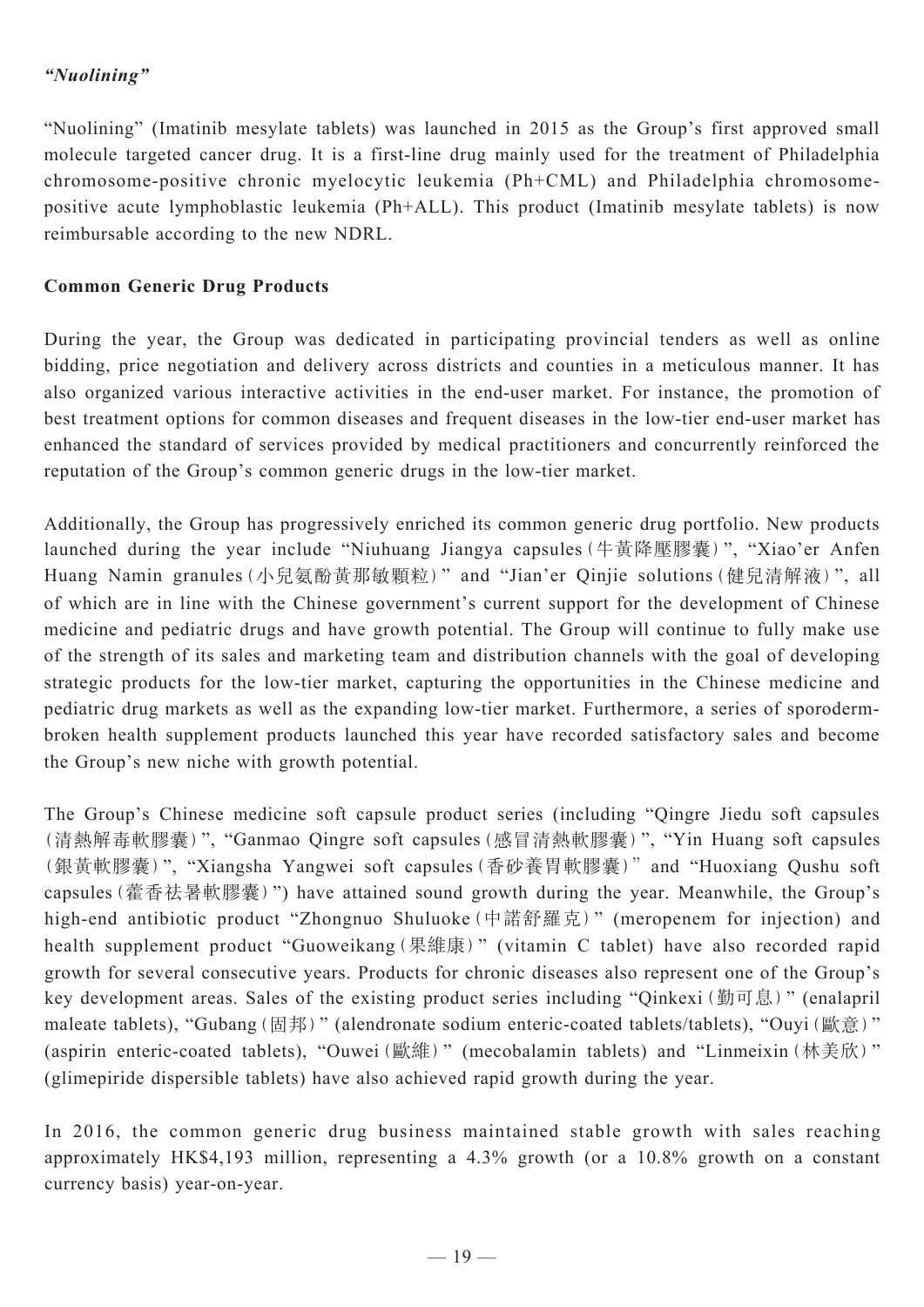# **BULK DRUG BUSINESS**

## **Antibiotics**

As affected by the sluggish market demand and increasing market supply, there was a general decline in the prices of the antibiotic products in 2016, resulting in a significant deterioration in the business performance during the year. Difficult market conditions are expected to remain for a certain period of time. The Group will continue to implement a number of measures such as technology upgrade, management reinforcement, energy saving and consumption reduction in order to continuously reduce the production costs and maintain its leading position in the industry.

# **Vitamin C**

Overcapacity of the vitamin C market still lingered in 2016, yet the product price, which has hit the bottom, rebounded after years of continual volatility. In the first half of the year, the Group focused on market development and production technology improvement, resulting in an increase in sales volume and a continuous decrease in production costs. In the second half of the year, the Group was devoted to seizing market opportunities, realigning customer structure and expanding market coverage. Benefited from a rebound in product price and a decrease in production costs, the vitamin C business successfully turned around from loss-making to profit-making this year.

### **Caffeine and Others**

In 2016, the market demand of caffeine remained stable while product prices recorded a slight increase. The Group also succeeded in increasing market share and lowering production costs during the year. As a result, the overall business performance has further improved.

### **RESEARCH AND DEVELOPMENT**

The Group continued to invest in the research and development of new products, and currently has approximately 170 new products under research and development, primarily focusing on the therapeutic areas of cardio-cerebrovascular, diabetes, oncology, neurology and anti-infection. Among these products, 15 are Class 1 new drugs and 50 are Class 3 new drugs.

In 2016, the Group has submitted clinical trial application for 2 products and production application for 4 products (namely "paclitaxel for injection (albumin-bound)" (new Class 4 chemical drug), "moxifloxacin hydrochloride raw material and tablets" (Class 3+6 chemical drug), "metformin hydrochloride extended-release tablets" (Class 6 chemical drug) and "metformin hydrochloride tablets" (Class 6 chemical drug) to the CFDA; and has obtained production approval for 5 products (namely "cefamandole nafate for injection", "cefmetazole sodium for injection", "doxorubicin hydrochloride liposome injection (additional specification)", "ambroxol hydrochloride injection (additional specification)" and "pitavastatin calcium raw material") and clinical trial approval for 55 products (including Class 1 new drugs "SKLB1028 capsules", "ammoxetine hydrochloride tablets" and "recombinant glucagon-like peptide 1 receptor agonist (rE4) injection") from the CFDA.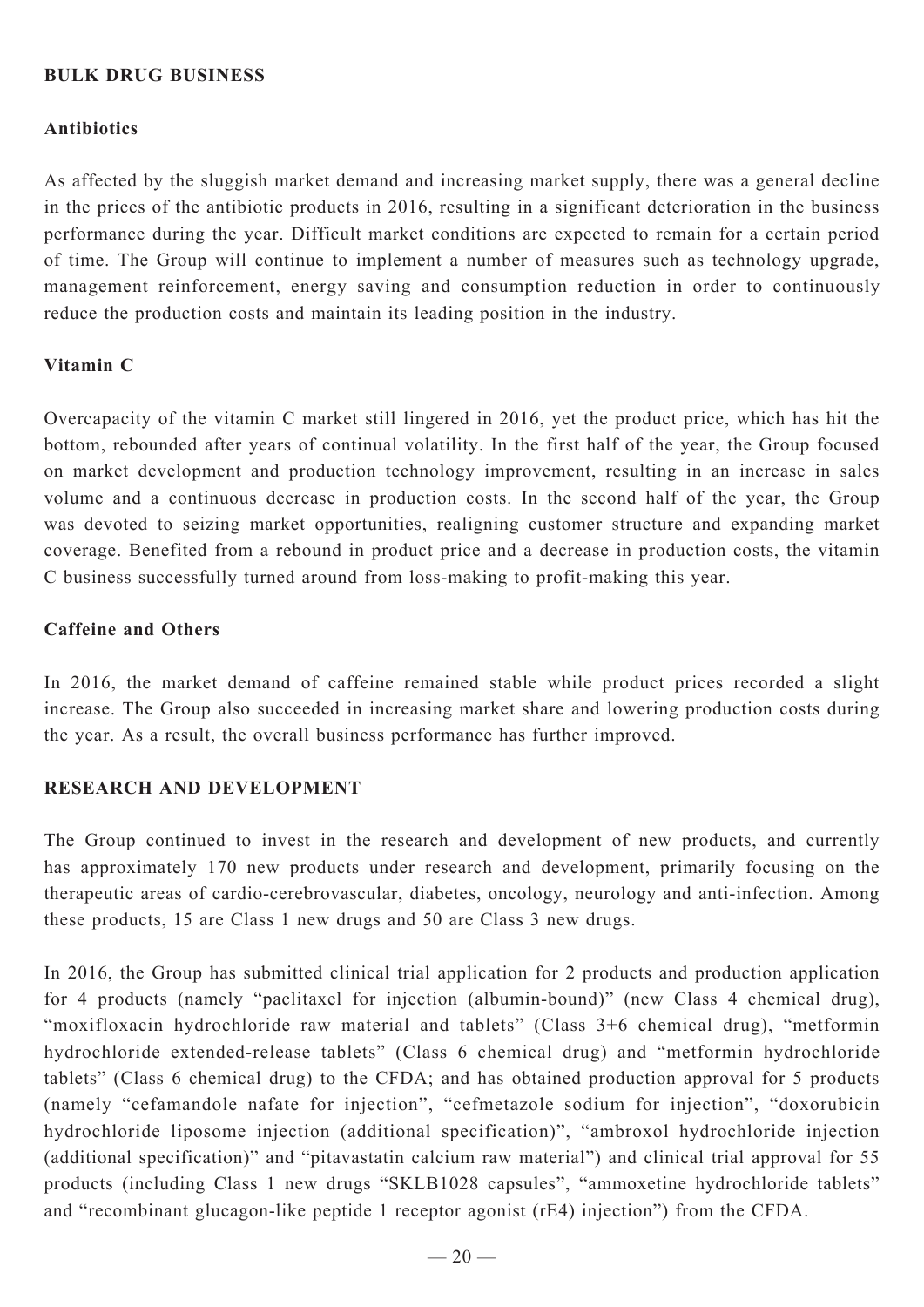At present, the Group has 28 products pending for production approval by the CFDA (including 4 Class 3 new drugs) and 20 products undergoing bioequivalence studies or clinical trials (including 9 Class 1 new drugs).

With regard to the Abbreviated New Drug Application ("ANDA") in the U.S., the Group has submitted application for 4 drugs (namely "montelukast sodium tablets", "montelukast sodium chewable tablets", "memantine hydrochloride tablets" and "benzonatate soft capsules 100 mg") and obtained approval for 3 drugs (namely "metformin hydrochloride tablets", "metformin hydrochloride extended-release tablets" (change of production site) and "clopidogrel hydrogen sulfate tablets") during the year. Currently, the Group has a total of 7 drugs with ANDA application submitted, and a total of 16 drugs in the research phase.

Meanwhile, the phase II clinical trial of "butylphthalide soft capsules" in the U.S. is in the stage of selecting clinical centers to conduct the clinical research. It is expected that subjects will be enrolled for the phase II clinical trial in the first half of 2017. The Investigational New Drug ("IND") application for "mitoxantrone hydrochloride liposome injection" in the U.S. has also been approved by the U.S. FDA to commence clinical trials during the year. At present, the protocol for clinical trial has passed the ethical evaluation and has started subject screening.

The Group also proactively explored cooperation opportunities with overseas pharmaceutical enterprises. During the year, the Group entered into agreements with four foreign pharmaceutical companies in relation to product technology licensing and commercialization of the Group's drugs in the overseas market. According to these agreements, the Group is entitled to receive milestone payments in line with the progress of the products' application and future sales performance, and a share of sales or profit after product launch.

### **FINANCIAL REVIEW**

#### **Results**

|                                                | 2016       | 2015       | Change    |
|------------------------------------------------|------------|------------|-----------|
| Revenue (HK\$'000)                             |            |            |           |
| Finished drugs                                 | 8,966,851  | 7,793,705  | 15.1%     |
| Bulk drugs                                     | 3,402,190  | 3,600,021  | $(5.5)\%$ |
| Total                                          | 12,369,041 | 11,393,726 | 8.6%      |
| Operating profit <i>(HK\$'000)</i>             | 2,649,484  | 2,166,453  | 22.3%     |
| Operating profit margin                        | 21.4%      | $19.0\%$   |           |
| Profit attributable to Shareholders (HK\$'000) | 2,100,848  | 1,665,271  | 26.2%     |
| Net profit margin                              | 17.0%      | 14.6%      |           |
| Basic earnings per share <i>(HK cents)</i>     | 35.25      | 28.18      | 25.1%     |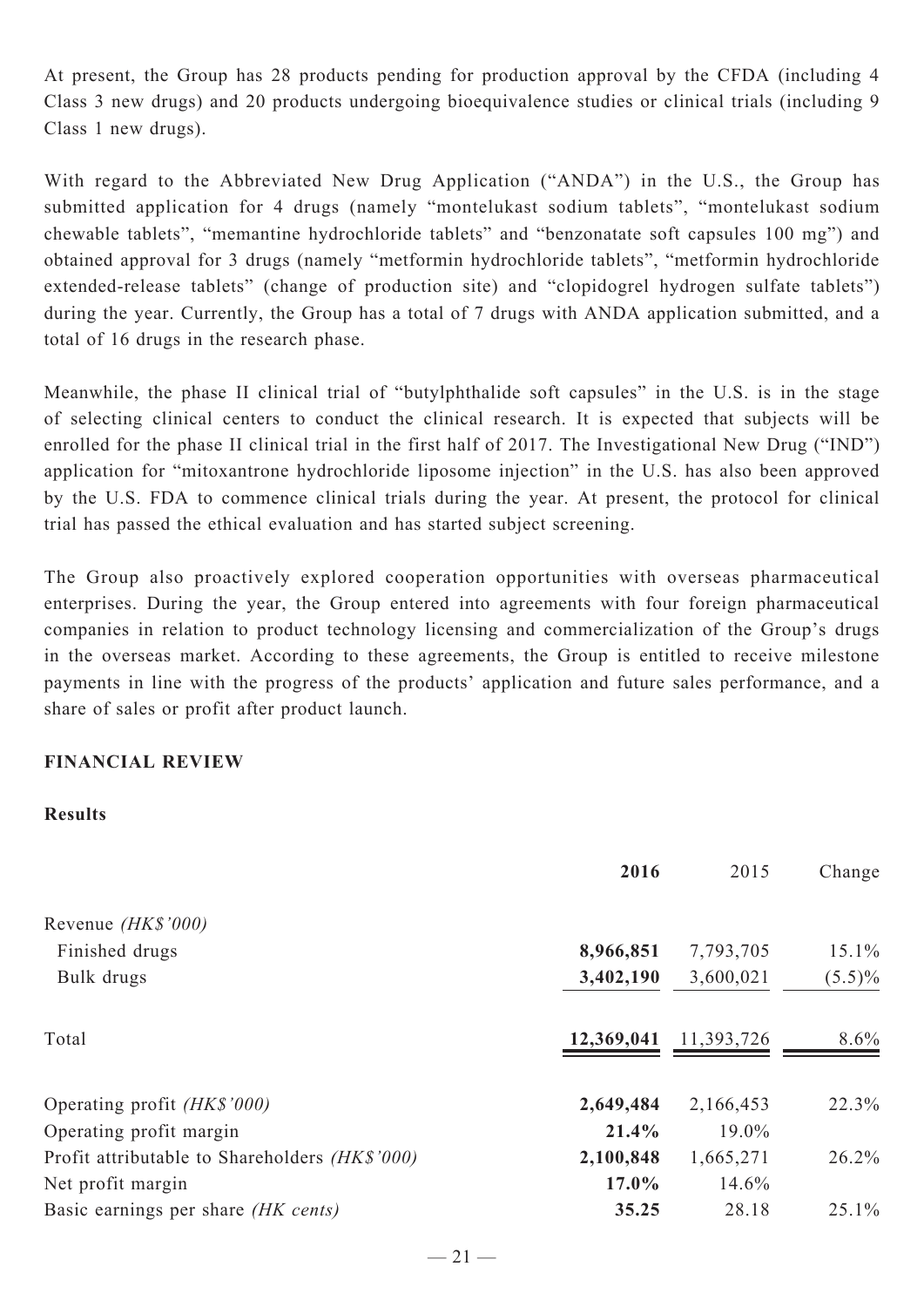Finished drug business continued to be the major growth driver to the Group. In particular, the innovative drugs of the Group delivered a strong growth in 2016 with aggregate sales reaching approximately HK\$4,774 million, representing a growth of 26.4%. Revenue from innovative drugs as a percentage of the total revenue of the Group further increased from 33.1% in 2015 to 38.6% in the current year. Mainly driven by the growing contribution from the innovative drugs, operating profit margin and net profit margin of the Group improved to 21.4% and 17.0% in 2016, respectively. Profit attributable to shareholders increased by 26.2% to HK\$2,101 million with a corresponding 25.1% increase of basic earnings per share to HK35.25 cents in 2016.

## **Liquidity and Financial Position**

In 2016, the Group's operating activities generated a cash inflow of HK\$2,916 million (2015: HK\$2,249 million). Average turnover period of trade receivables (ratio of balance of trade receivables to sales, inclusive of value added tax for sales in China) further improved from 49 days in 2015 to 41 days in 2016. Compared with the bulk drug business, the finished drug business has a longer inventory turnover period in light of its business model. Given that the finished drug business has taken up a bigger proportion of the overall business of the Group, the average turnover period of inventories (ratio of balance of inventories to cost of sales) of the Group increased from 108 days in 2015 to 116 days in 2016. Current ratio of the Group was 2.1 as at 31 December 2016, remaining stable as compared to 2.2 a year earlier. Capital expenditure for the year amounted to HK\$1,134 million, which were mainly spent to expand the production capacities and improve the production efficiency.

The Group's financial position remained solid. As at 31 December 2016, total bank balances and cash amounted to HK\$3,238 million (2015: HK\$2,306 million) and total borrowings amounted to HK\$1,138 million (2015: HK\$1,463 million), resulting in a net cash positon of HK\$2,100 million (2015: HK\$843 million). Total borrowings comprised bank loans of HK\$1,096 million and loan from a related company of HK\$42 million. HK\$898 million of the total borrowings are repayable within one year and the remaining HK\$240 million repayable between two to three years. Gearing ratio further reduced from 16.6% as at 31 December 2015 to 11.2% as at 31 December 2016.

24.3% of the Group's borrowings are denominated in Hong Kong dollars, 8.2% in United States dollars and 67.5% in Renminbi. The Group's sales are denominated in Renminbi for domestic sales in China and in United States dollars for export sales. The Group manages its foreign exchange risks by closely monitoring its net foreign exchange exposures and mitigating the impact of foreign currency fluctuations by using appropriate hedging arrangements when considered necessary.

### **Employees**

As at 31 December 2016, the Group had approximately 10,529 employees. The majority of them are employed in mainland China. The Group will continue to offer competitive remuneration packages, discretionary share options and bonuses to staff based on the performance of the Group and individual employee.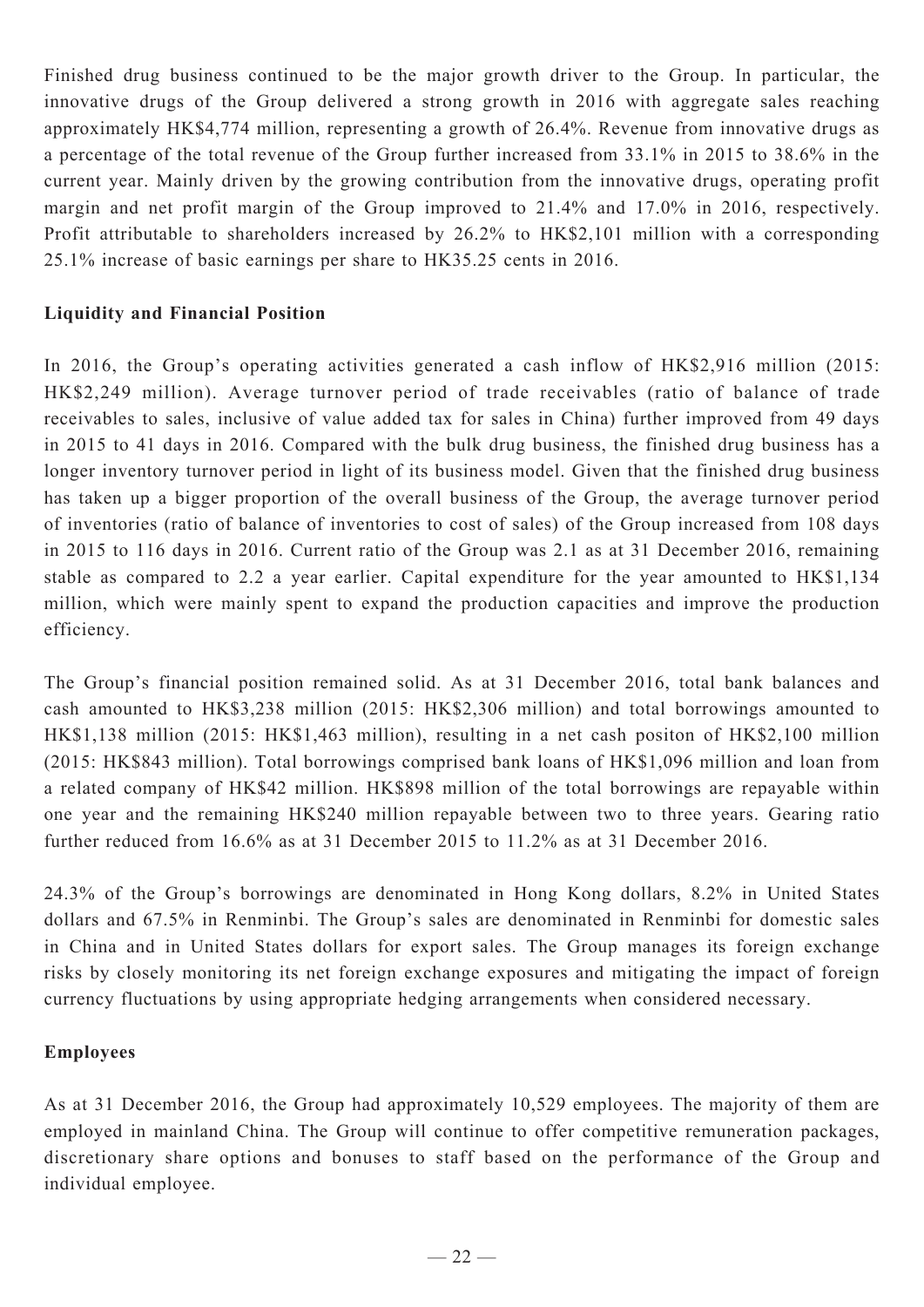# **SUSTAINABLE DEVELOPMENT STRATEGIES**

The Group will continue to pursue the development strategies of (i) active development of innovative drug business; (ii) continuation of products internationalization; and (iii) consolidation of leadership in bulk drug business in order to achieve long-term sustainable growth.

# **CORPORATE GOVERNANCE**

The Company has complied with all the code provisions in the Corporate Governance Code (the "Code") contained in Appendix 14 of the Rules Governing the Listing of Securities on The Stock Exchange of Hong Kong Limited (the "Listing Rules") throughout the year ended 31 December 2016 except the deviation from code provision A.2.1 as set out below.

Code provision A.2.1 of the Code stipulates that the roles of chairman and chief executive officer should be separate and should not be performed by the same individual. Mr. Cai Dongchen, the Company's Chairman, has also assumed the role as the chief executive officer of the Company. The Company believes that vesting both roles in Mr. Cai will allow for more effective planning and execution of business strategies. As all major decisions are made in consultation with members of the Board, the Company believes that there is adequate balance of power and authority in place.

According to rule 3.10A of the Listing Rules, the Company is required to appoint independent nonexecutive directors representing at least one-third of the members of the Board. Following the resignation of Mr. Chen Shilin as an independent non-executive director on 8 January 2016, the number of independent non-executive directors on the Board represents less than one-third of the members of the Board. With the appointment of Mr. Chen Chuan as an independent non-executive director on 6 June 2016, the composition of the board comprises nine (9) executive directors, one (1) non-executive director and five (5) independent non-executive directors. The independent nonexecutive directors represent not less than one-third of the Board as required under rule 3.10A of the Listing Rules.

# **REVIEW OF ANNUAL RESULTS**

The consolidated financial statements of the Company and its subsidiaries for the year ended 31 December 2016 have been reviewed by the Audit Committee of the Company and audited by the Company's auditor.